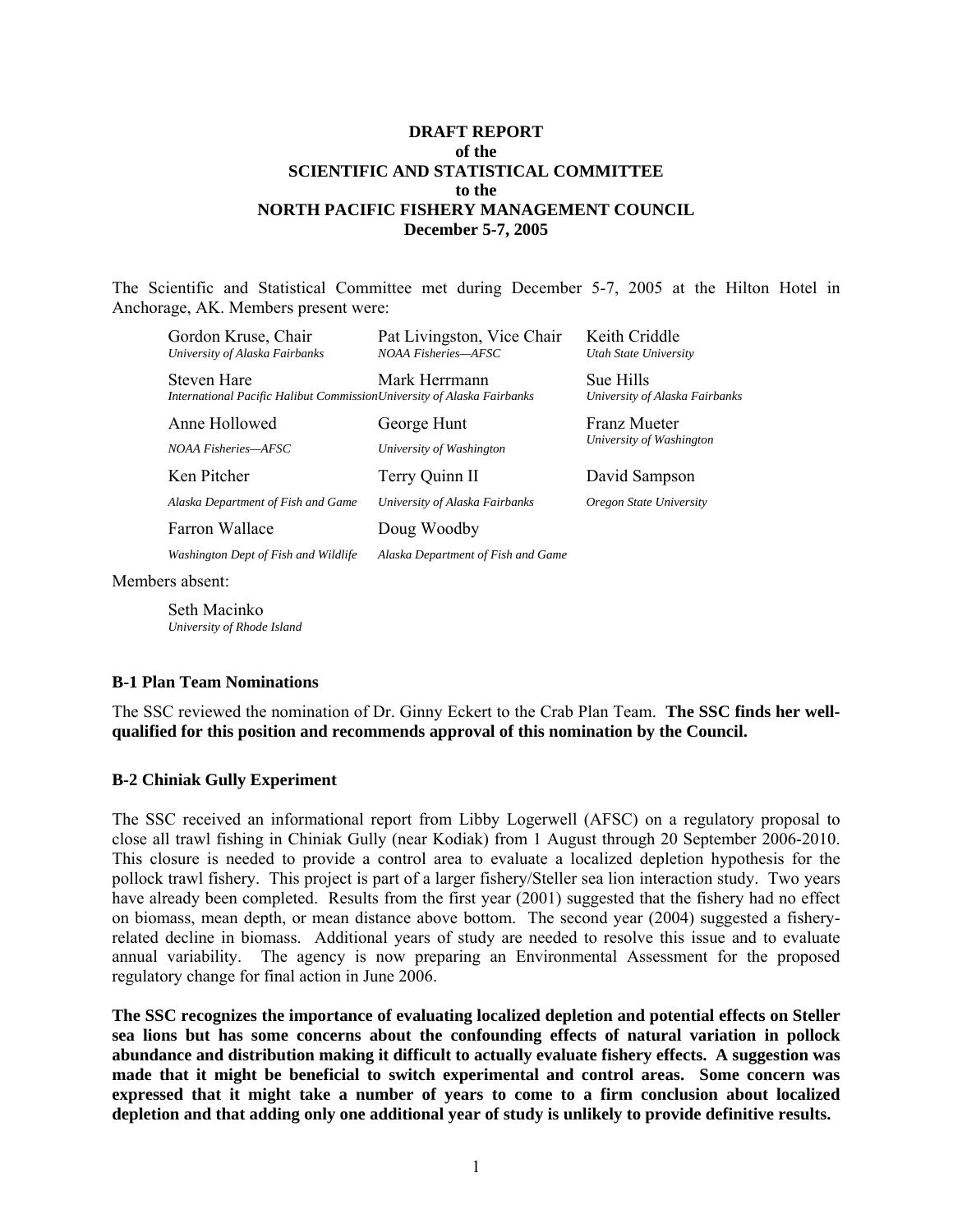#### **B-6 Protected Resources**

The SSC received an informational briefing from Bill Wilson (NPFMC) on nine protected resource issues; northern right whale critical habitat, Steller sea lion recovery plan status, recent Marine Mammal Commission meeting, marine mammal research permit lawsuit, short-tailed albatross recovery plan, 2005 Steller sea lion pup counts, 2005 northern fur adult male counts, State of Alaska pollock fishery proposals, and incidental catches of endangered Chinook salmon. Public comment was received from Thorn Smith (North Pacific Longline Association) and Paul McGregor (At-sea Processor's Association).

SSC discussion focused on northern right whale critical habitat and conservation issues. It was emphasized that the northern right whale population in the eastern North Pacific Ocean is the most highly endangered whale species with an extremely small population, most certainly less than 100 individuals and perhaps less than 50 animals. It was emphasized that such a small population is extremely vulnerable to extinction and warrants protection from identified threats.

The staff summary report of fishery information, including gear type, and historical whale distribution in the proposed critical habitat areas is a valuable document. **It would be useful to also summarize what is known about the seasonal use of right whales in the proposed critical habitat areas.** 

North Pacific right whale feeds exclusively on zooplankton, primarily copepods. A large copepod, *Calanus marshallae*, is thought to be of particular importance in the Bering Sea. No competitive relationship with fisheries is thought to occur. Potential negative interactions with fisheries include collisions with vessels and entanglement with fishing gear (primarily fixed gear such as long-lines and pots) as occurs in the North Atlantic. There are no documented occurrences of mortality from these sources in the North Pacific, but additional investigations into these potential mortality sources are recommended. **Photographs taken during aerial and vessel surveys should be carefully examined for scars resulting from entanglements or collisions. The observer database might also provide information on fishery/right whale interactions.**

The SSC discussed recent, reduced abundance of *Calanus marshallae* in the southeastern Bering Sea that includes the proposed area of critical habitat. It is thought that this copepod requires an early, iceassociated bloom to ensure strong recruitment of copepodites in spring. Recent warm water in the Bering Sea and recession of the ice edge has possibly reduced the availability of prey for whales in the southeastern Bering, including much of the area designated as critical habitat. Should water temperatures revert to a colder stage, this critical habitat would remain a potentially productive foraging ground. If warm conditions persist, preferred habitat might shift northward.

An industry organization, Marine Conservation Alliance, has taken a proactive approach to reducing the probability of negative interactions with commercial fisheries. In cooperation with NMFS, they designed an educational handout to assist fishers in identifying right whales and providing advice on appropriate responses when encountering right whales. Information and photographs of right whale sightings will provide valuable information on distribution and perhaps abundance. The SSC appreciates this effort.

It was recognized that some threats to right whales, both within and outside of the proposed critical habitat areas, are not within the jurisdiction of the NPFMC and will require attention of other agencies. These include collisions with cargo ships and potential oil and gas development.

## **C-2 Halibut and Sablefish IFQ Program**

Jim Richardson and Jane DiCosimo (NPFMC) presented a draft analysis for four actions to be considered as amendments to the halibut and sablefish IFQ program. Public testimony was provided by Linda Kozak (Alaska Leader Fisheries).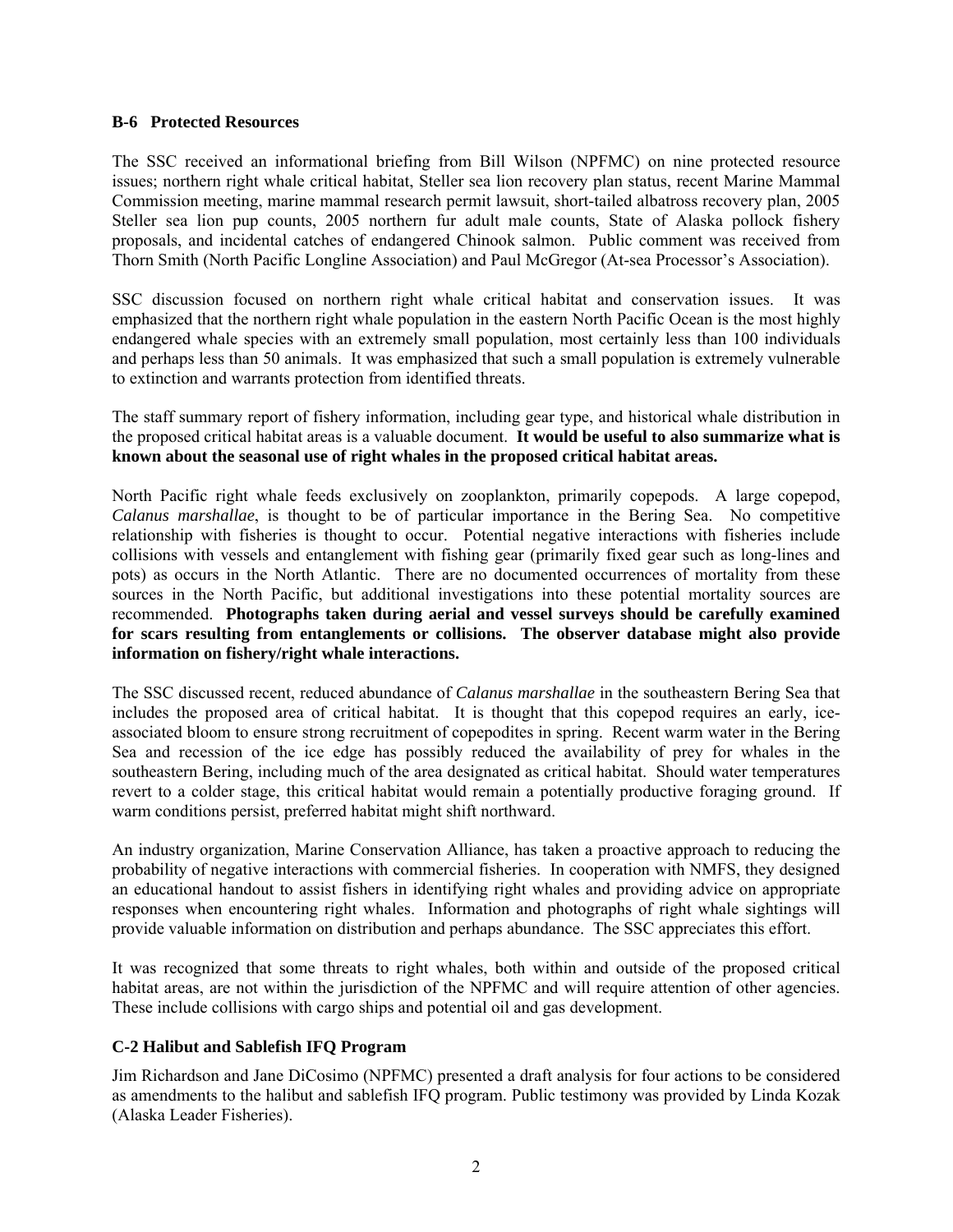The first proposed action (allow non-IFQ species to be frozen aboard) would allow processing of non-IFQ species aboard freezer-longliners engaged in the halibut and sablefish IFQ fisheries. The SSC suggests that the analysis should include quantitative estimates of the potential increases in net revenues that could arise from this action. While generating these quantitative estimates may be problematic for the halibut fishery, it should be straightforward for the sablefish fishery. **In addition, The SSC notes that the discussion of the net national benefits could be strengthened to remark that the proposed action will lead to a clear increase in producer surplus and that, while the change in consumer surplus could be positive or negative, it is most likely that it would be positive.** Even if it were negative, it is likely to be much smaller than the increase in producer surplus. This is due to the fact that unprocessed incidental catch has little commercial value to the consumer and that the abundance of substitute sources of white fish causes the demand for cod and rockfish to be highly elastic for small changes in supply. Thus, noticeably higher average prices to US consumers are unlikely from this proposed alternative. Consequently, the change in net national benefits associated with the proposed action is unambiguously positive. In addition, the SSC notes that:

- **The difficulty in generating estimates of the potential benefits to the halibut fishery that could derive from this proposed action appears to arise from either a failure in the encoding of data on non-target catches taken in the halibut fishery and/or a failure to preserve information that ties target and non-target catches to specific hauls. The cause of this loss of data should be remedied by the IPHC and NMFS.**
- The determination of changes in net national benefits hinge on the relative elasticities of demand and supply (market allocation) for each species. Developing reliable estimates of elasticities, especially for Alaska groundfish, has repeatedly been identified by the SSC as a high priority for economic research.

The second proposed action (use of longline gear in BS sablefish fishery in June) would eliminate the June closure of the longline-pot fishery for sablefish in the BSAI. The SSC notes that the several actions are explored in section 3.5 that are not related to the problem statement for elimination of the June closure. **The SSC suggests expanding the draft analysis to include a discussion of the potential bycatch that could arise from this action. In addition, the SSC notes that, because the sablefish fishery does not harvest the full BSAI TAC, elimination of the June closure may facilitate an increase in total landings and a reduction in fishing costs. As the demand for sablefish is likely elastic, this will result in an unambiguous increase in producer surplus.** Changes in consumer surplus are uncertain because of the lack of detailed information about domestic and international demand for sablefish. However, because the predominant volume of catch is sold into international markets, changes in domestic consumer surplus are likely to be small and changes in consumer surplus of fish sold into the international market are irrelevant in the determination of net benefits to the nation. Specifically, the summary of cost and benefit analysis in Table 3.5, under Benefits, needs to include a statement about the potential benefits of harvesting closer to the optimal yield in addition to the discussion of economic efficiencies arising from reductions in fishing costs.

The third proposed action (withdrawal of unfished halibut and sablefish quota shares) would reduce the number of unfished halibut and sablefish IFQ quota shares through voluntary or administrative actions. While this action could lead to increased target catches of halibut and sablefish, current management strategies assume that these harvests will occur, thus this proposed action is not expected to have a measurable effect on halibut or sablefish stocks. However, this action can be expected to lead to additional bycatches of rockfish and Pacific cod. Bycatch should be examined in an revised analysis. **Based on recently completed analyses of the demand for Pacific halibut (Herrmann and Criddle, An Economic Analysis of the Pacific Halibut Commercial Fishery,** *MRE***, 2006), it can be confidently stated that the additional landings of halibut resulting from this action will lead to increases in consumer and producer surplus.** While the lack of a concurrent reliable model of supply and demand for sablefish precludes definitive prediction of the magnitude of direction of changes in net benefits to the nation from the proposed action, the volume of the potential increase in landings is small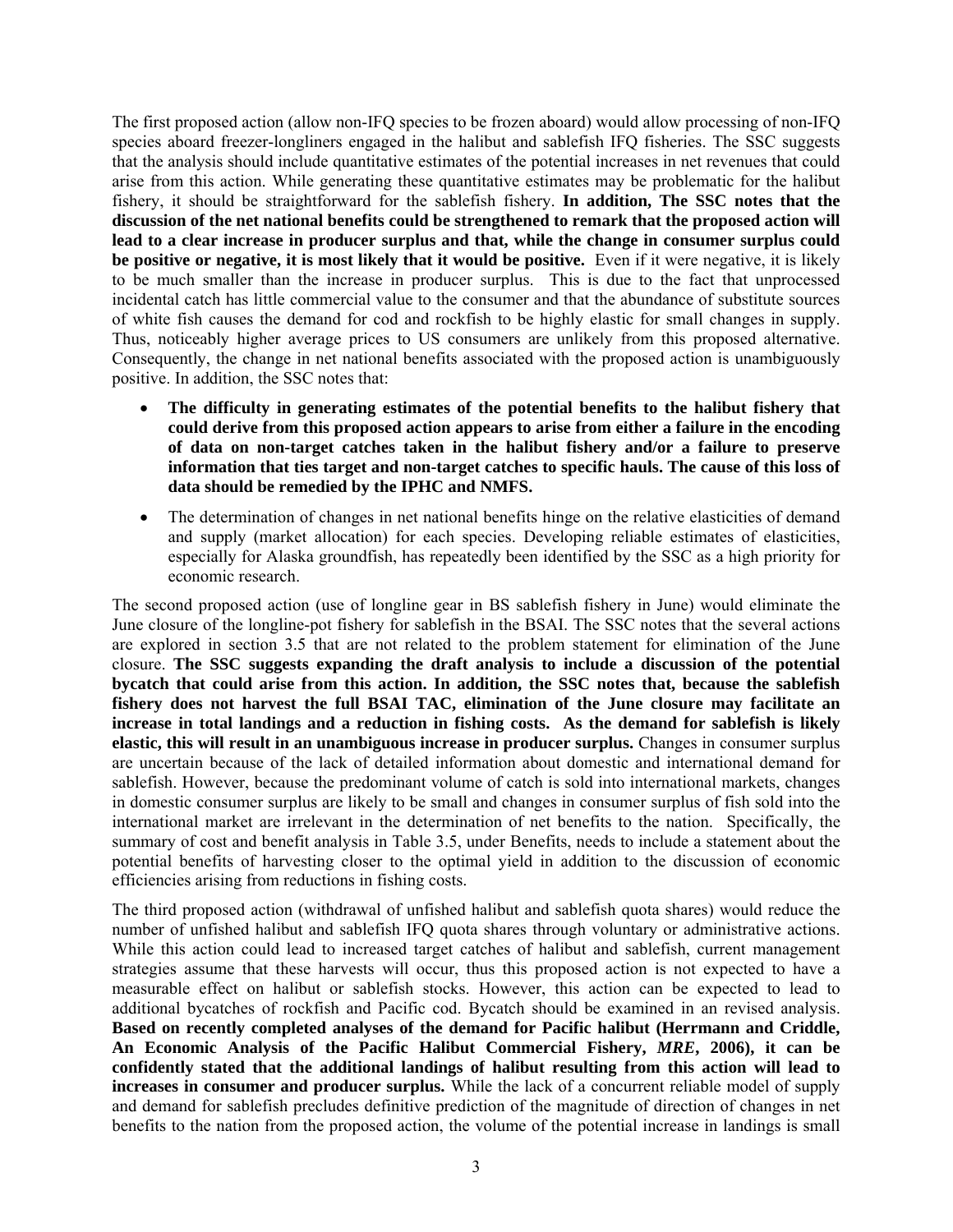and serves an international market. Thus, the increase in benefits to US harvesters is likely to be greater than any potential the change in consumer surplus to US citizens (whether positive or negative). The SSC notes that, under the crew lottery option, the value of the halibut quota to be distributed in the lottery could be quite large for the individual lottery winners, substantially larger than the value of potential gains to be distributed in the sablefish quota share lottery. The SSC notes that the cost of redistributing the quota shares through an auction could be recovered through a fee for entry into the auction.

The SSC does not have any comments regarding the fourth proposed action (temporary transfer of IFQs held by activated reservists).

# **D1(a) BSAI and GOA Harvest Specifications for 2006 – 2007**

Ben Muse (NMFS AK Region) summarized the EA and updated the SSC on changes to the document relative to the October version. The SSC welcomes review of this document and acknowledges that the document provides a comprehensive review of the impacts of TAC setting.

The authors addressed several of the SSC comments made during the October meeting. The authors provided more documentation on the projection methods and briefed the Plan Teams at their November meetings on this aspect of the document. **It was noted that the projections could be improved by involving stock assessment authors earlier in the process to reduce the need for changes in September.**

Preliminary projections indicated that GOA pollock catches would increase and in October the SSC discussed the need to monitor these increases with respect to Steller sea lion status and trends. The EA authors noted that this SSC concern was no longer relevant because the final projected GOA pollock ABC will decline rather than rise in 2006.

In October, the SSC also requested that the EA authors consider estimating error bounds on economic estimates. The authors noted that this request could be accommodated but the drafters sought guidance on methodology. The SSC is encouraged that future EA analyses will attempt to incorporate estimates of uncertainty in economic projections. While there are many different sources of uncertainty that could be incorporated into economic projections, in the near term, data should be readily available to quantify uncertainty due to variability in exvessel and first-wholesale prices and variability in the mix of product forms. In the long term, it is anticipated that models will be developed to formally represent supply, demand, and trade relationships. The SSC anticipates that, as these models are developed, they will be documented in Appendix D—Economic Status of the Groundfish Fisheries.

**The SSC requests documentation of changes in forecasts of OFLs and ABCs over time as they change throughout the two-year harvest specification cycle.** This type of information would be useful to validate the process, inform the public on the expected impacts of an action, and to identify stocks for which projections are problematic and in need of improvement.

The SSC offers the following editorial comments and suggestions for future EA documents.

- P. 47. Terminology The authors should consider selecting either "ecosystem based management" or "ecosystem approaches to management" and should be consistent in their usage.
- P. 47 The authors mention the potential use of ecosystem indicators as an early warning of potential regime shifts. The authors should note that, in addition to exploring changes to harvest controls to adjust for changes in productivity resulting from regime shifts, assessment authors are conducting MSE type analyses to evaluate whether their harvest policies are robust to regime shifts. The latter approach may be more practical as it is often difficult to identify a regime shift with confidence early in the time series.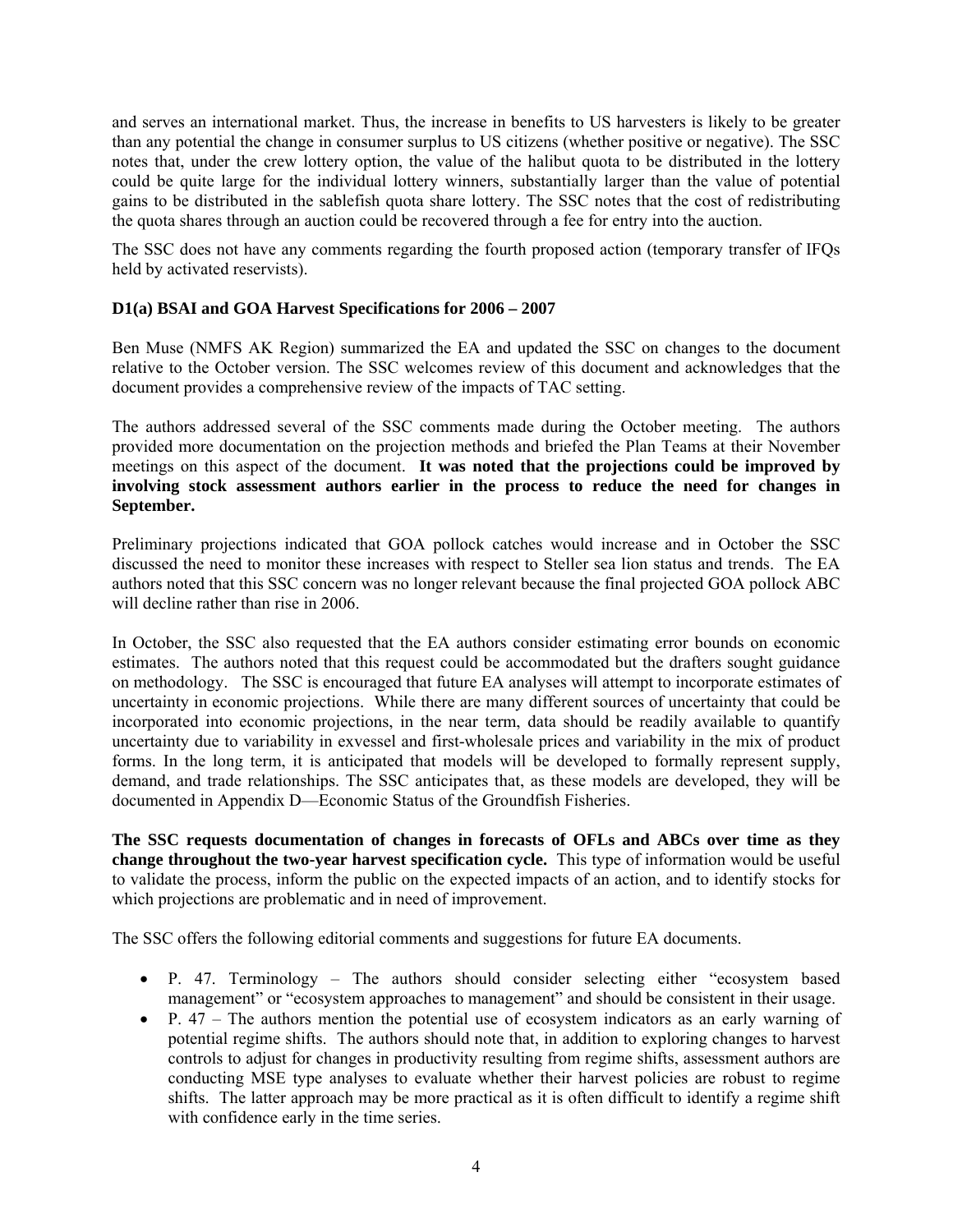- P. 64 The authors should consider inclusion of results from the U.S. GLOBEC studies that were published in a recent volume of Deep Sea Research.
- P. 69 71. The SSC notes that the importance of factors leading to concentration of fisheries in time or space has been removed from the target species impacts. This is an important potential impact that could be expressed through genetic impacts and reproductive success. The authors should note this in the description of significance criteria.
- P. 83, 88, 93. The authors mention the benefits of ecosystem approaches to management. However, the item might be better titled "Ecosystem Research." The types of activities listed are not management issues. Rather, they are benefits of ecosystem research.
- P. 85 The authors should clarify that aquaculture is not allowed in AK, at least not in state waters, so the impacts of aquaculture are likely to be limited to impacts on fish prices.
- P.  $90 -$ The authors should reconsider the threshold for significance for forage fish given that current impacts by fishing activities are so small.

## **D-1(b&c) Final Groundfish Specifications GOA/BSAI: General Comments**

The SSC offers some general comments to the plan teams and assessment authors. The SSC wishes to commend the authors and teams on the overall excellent improvements and quality of this year's SAFEs. Plan team minutes were helpful to understand the reasoning for the team's recommendations. The SSC offers two general comments to the assessment authors:

- The SSC appreciates the inclusion of phase-plane diagrams of relative harvest rate versus biomass, but we recommend standardization of units along the axes in all chapters to facilitate comparisons across species. The SSC suggests considering a quad plot based on  $F/F_{35\%}$  versus  $B/B_{35\%}$ .
- The SAFEs have been improved overall by expanded sections on ecosystem considerations to include discussion of predator-prey interactions. To this end, tables and figures have been added from ECOPATH models. One problem that has arisen is that there is some confusion about whether the information presented is stomach contents data, output from a single-species model, or output from an ECOPATH model. Figures and tables should more explicitly describe the source of the information presented. To avoid confusion between statistically-driven single species models and manually-adjusted ECOPATH models, the word "estimate" should be reserved for output from single-species models. In the absence of a statistical fitting procedure, outputs from ECOPATH/ECOSIM models should be referred to as adjusted parameters or just outputs. When ECOPATH/ECOSIM parameters are assumed to take on particular values, such assumptions should be stated explicitly. Care should be taken to avoid mixing results from different model structures.

## **D-1(b) GOA Groundfish Specifications for 2006 and 2007**

#### **Overview of SSC Recommendations on ABCs and OFLs**

The GOA SAFE was presented by Jim Ianelli (AFSC). The SSC received public comment on the GOA SAFE document for Pacific cod and skates only, as reported below.

**The SSC concurs with the Plan Team's recommendations for ABCs and OFLs for all GOA stocks with one exception, Pacific cod. For GOA cod, the SSC recommends a stair-step approach for setting the ABC at 68,859 t for 2006.** The SSC agrees with the Plan Team's recommended OFL of 95,500 t for 2006. For 2007, the SSC concurs with the Plan Team's recommended ABCs and OFL for 2007, realizing that these will be updated and reviewed next year.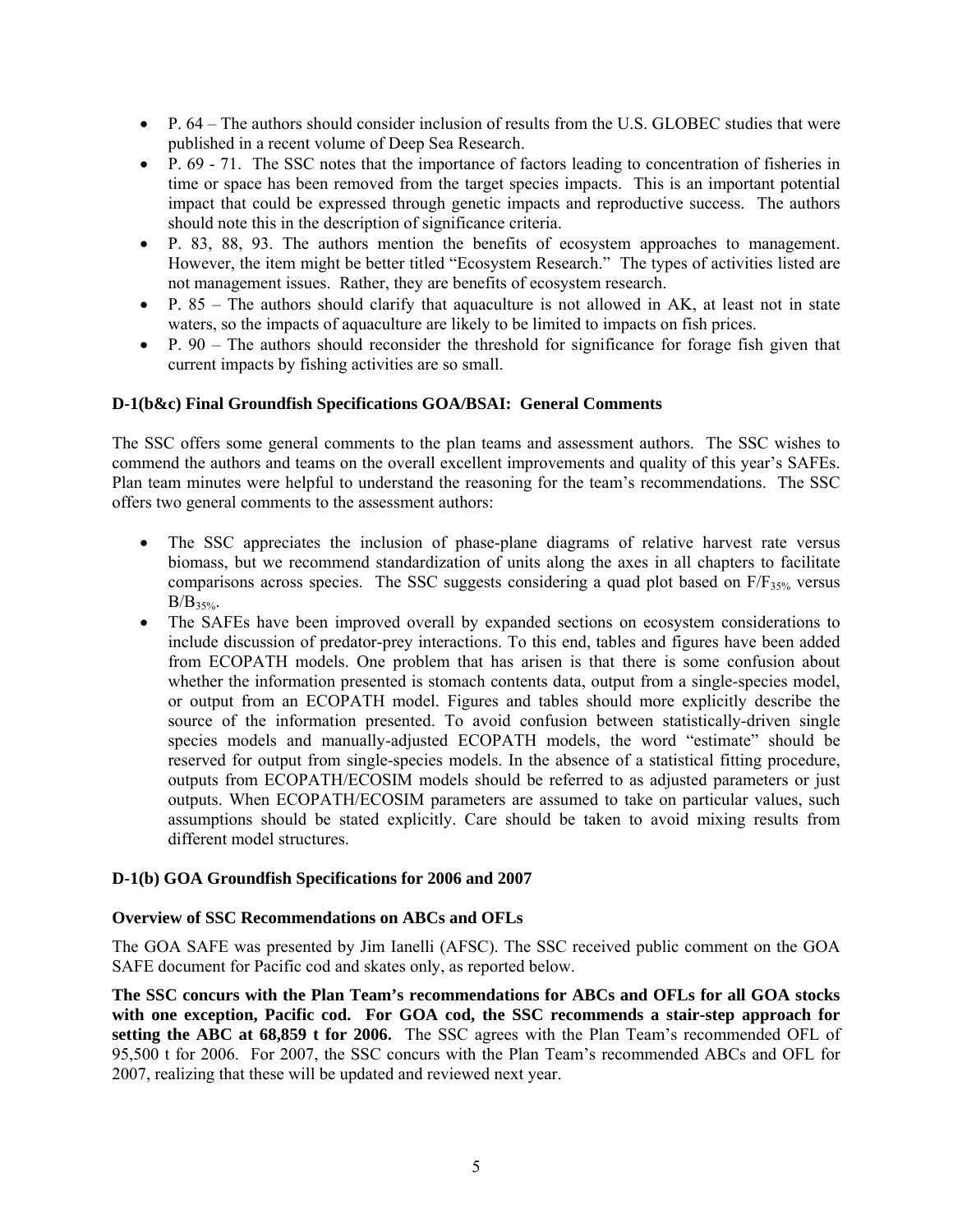## **Walleye Pollock**

This assessment is a straightforward update of last year's assessment. The SSC commends the authors for the extensively revised section on ecosystem considerations, confirming the important role of pollock in the diets of several predatory species.

Of the four alternative models considered, the SSC concurs with the Plan Team and stock assessment authors that Model 2 with catchability fixed to 1 should be used for 2006, because of its precautionary nature. As has been the case for several years, recruitment is sporadic for this stock, with no strong events since 2000. It is projected that the stock will decline in the future from its current level of about  $B_{35\%}$ , which is below the target level of  $B_{40\%}$ . This stock qualifies for management under Tier 3b, and since 2001, ABC has been set using a constant buffer adjustment, which reduces maximum permissible ABC by a constant amount. **Following the authors and the Plan Team, the SSC recommends a 2006 ABC of 80,390 mt and a 2006 OFL of 110,100 mt (after a reduction for PWS GHL of 910 mt). The projected 2007 ABC and OFL are 64,150 mt and 85,190 mt. Area apportionments follow standard methodology.**

**For the East Yakutat/SE Outside district, the SSC follows the authors and Plan Team in recommending a Tier 5 calculation based on natural mortality and the 2005 bottom trawl survey biomass. This results in the ABC of 6,157 mt and OFL of 8,209 mt for both 2006 and 2007.** 

SSC comments to the assessment authors:

- The SSC notes that FOCI predictions of year-class strength have been done for many years, so it might be timely to do a formal evaluation of the ability to forecast recruitment from environmental variables. The SSC requests that the authors do a retrospective analysis of the FOCI forecasts (and the components going into the forecasts) to determine the accuracy of these forecasts.
- The authors should consider reducing the number of selectivity parameters estimated in the model, in which selectivity is allowed to change each year. Perhaps an approach like the EBS pollock assessment, in which selectivity varies every three years, would be better.
- The SSC commends the authors for their excellent approach to incorporating historical data from IPHC and ADF&G surveys into the assessment, which may serve as encouragement to other authors, particularly of the Pacific cod and flatfish assessments, to make use of the same data sources for extending existing time series. While improved historical data may not have a large impact on estimates of current biomass or reference points, they provide valuable information on variability over time and historical biomass levels.
- The SSC also appreciates the discussion of maturity-at-age and notes that walleye pollock in the GOA is the only stock off Alaska with a time series of maturity-at-age. In the long term, the SSC recommends that the authors investigate the changes in maturity-at-age over time and evaluate the consequences on population dynamics of walleye pollock.

## **Pacific Cod**

The assessments for Pacific cod in the BSAI and GOA were presented together this year by Grant Thompson (AFSC) because the models were used in both regions. Public testimony was received from Gerry Merrigan (Prowler Fisheries) and Julie Bonney (Alaska Groundfish Databank). Comments included encouragement for additional research on maturity-at-age and expression of preference for taking the maximum permissible ABC when the opportunity arises, rather than trading off catches for stability in catches over time.

The Pacific cod assessment is a substantial revision of the previously used assessments. The SSC thanks the authors for their hard work in moving to the new software, for their responsiveness to previous SSC comments, and for additional improvements to the assessment. **Major changes include the use of new**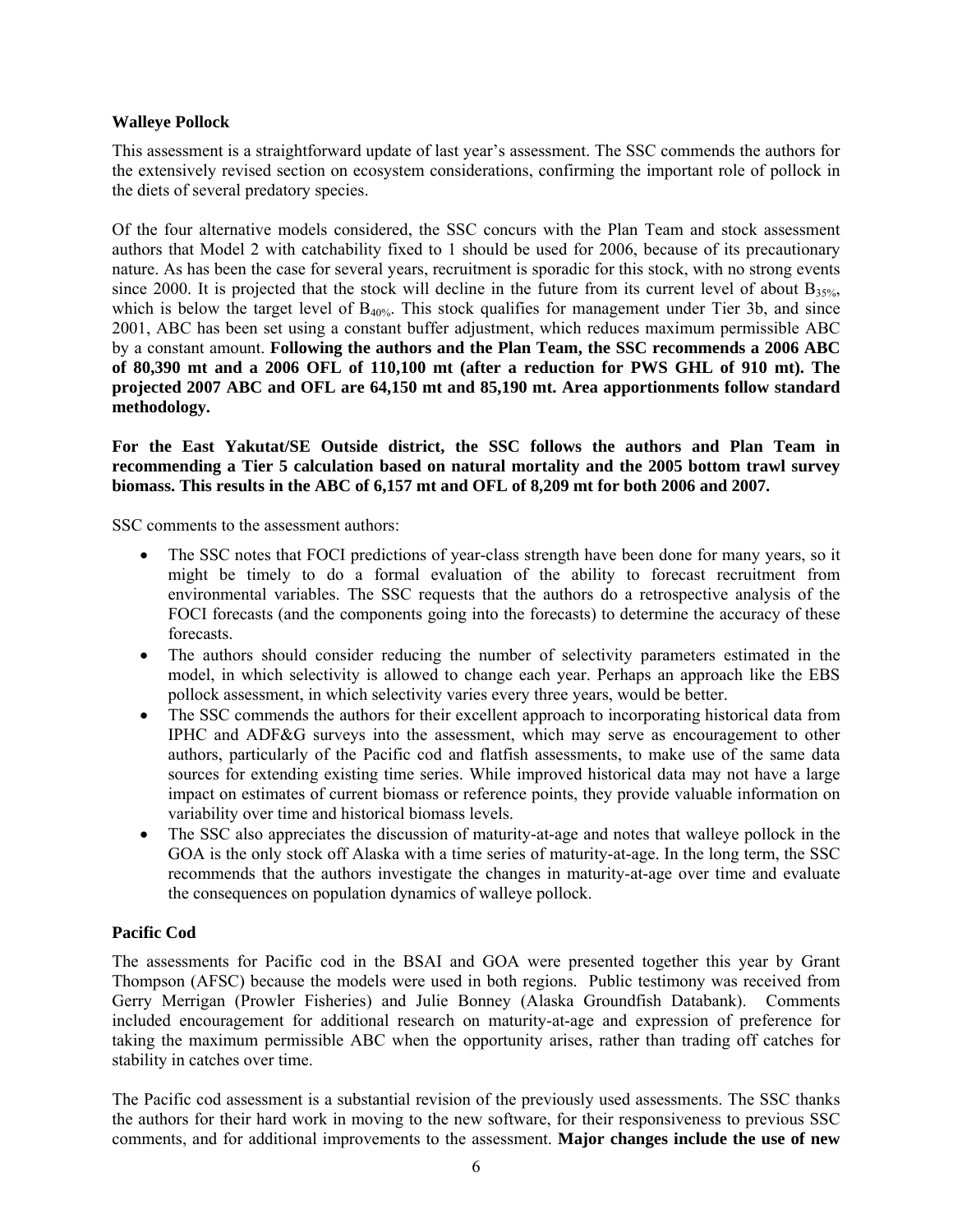**assessment software (Stock Synthesis II) and a new maturity-at-length schedule that implies earlier maturation.** Major advantages of the new software include an improved algorithm for estimating parameters, the ability to estimate confidence intervals or posterior distributions for any quantity of interest, and a more flexible approach to estimating selectivity curves. The SSC endorses the use of the new modeling software as well as the new maturity-at-length schedule. **Although we concur that sufficient justification was provided for adopting the new maturity schedule, there is some concern over the timing (GOA) and location (BSAI) of the samples that were used for histological examination.** For example, maturity data for the BSAI were obtained only on the spawning grounds and may lead to an underestimation of length-at-maturity if small mature fish have a higher probability of entering the spawning grounds than immature fish of the same size.

Using the new software, the authors compared two models that either fixed both natural mortality M and survey catchability Q (model 2) or estimated both parameters freely (model 3). To obtain what the authors believed to be reasonable estimates of M and Q, strong constraints on the prior distributions of both parameters had to be used in model 3. Even with these strong constraints the Bering Sea model suggested a value for M (0.3) that was substantially smaller than the currently used rate of M=0.37, while the model for the GOA estimated a natural mortality rate that was slightly larger than the historically used estimate. **The SSC concurs with the Plan Team's recommendation to use model 2 with M and Q fixed for establishing the 2006/07 ABC and OFL limits, but encourages further work to estimate M and/or Q in future assessments.** The main rationale for adopting model 2 this year in both the BSAI and GOA is to take a more gradual approach to introducing a substantially updated model, before investigating potentially important changes to natural mortality and/or survey catchability.

For Pacific cod in the GOA, the model implies a substantial increase in spawning stock biomass (largely due to the revised maturity schedule, which implies earlier maturation) and an associated increase in maximum permissible ABC under Tier 3. To stabilize catches the Plan Team recommended a lower TAC but did not feel that conservation concerns warranted a reduced ABC. **The SSC agrees with the Plan Team to use model 2 but disagrees with the use of maximum permissible ABC because of the SSC's conservation concerns. In particular, the SSC did not feel comfortable with the large implied increase in fishing mortality because of some concerns over the new maturity schedule (see above comments), a series of very low recent recruitments in 2001-2004, and limited experience with the new model.**

Based on model 2, the maximum permissible ABC under Tier 3a was 79,618 t for 2006, compared to a 2005 ABC of 58,100 t. **The SSC recommends using a stair-step approach and setting the ABC for**  2006 at 68,859 t  $[ABC_{2005} + 0.5 * (ABC_{2006} - ABC_{2005})]$ . The SSC endorses the Plan Team's **recommended OFL for 2006 of 95,500 t.** The biomass is projected to decrease substantially in 2007 because the 2001-2004 year classes are estimated to be below average. **As an ad-hoc measure the SSC recommends ABC and OFL levels for 2007 of 49,466 t and 59,100 t, respectively, as recommended by the Plan Team, while realizing that these will be reviewed and updated in 2006.**

The resulting area apportionments (in metric tons) are based on recent biomass distributions:

|         | Apportionment | 2006   | 2007   |
|---------|---------------|--------|--------|
| West    | 39%           | 26,855 | 19,292 |
| Central | 55%           | 37,872 | 27,206 |
| East    | 6%            | 4,132  | 2,968  |
|         |               | 68,859 | 49,466 |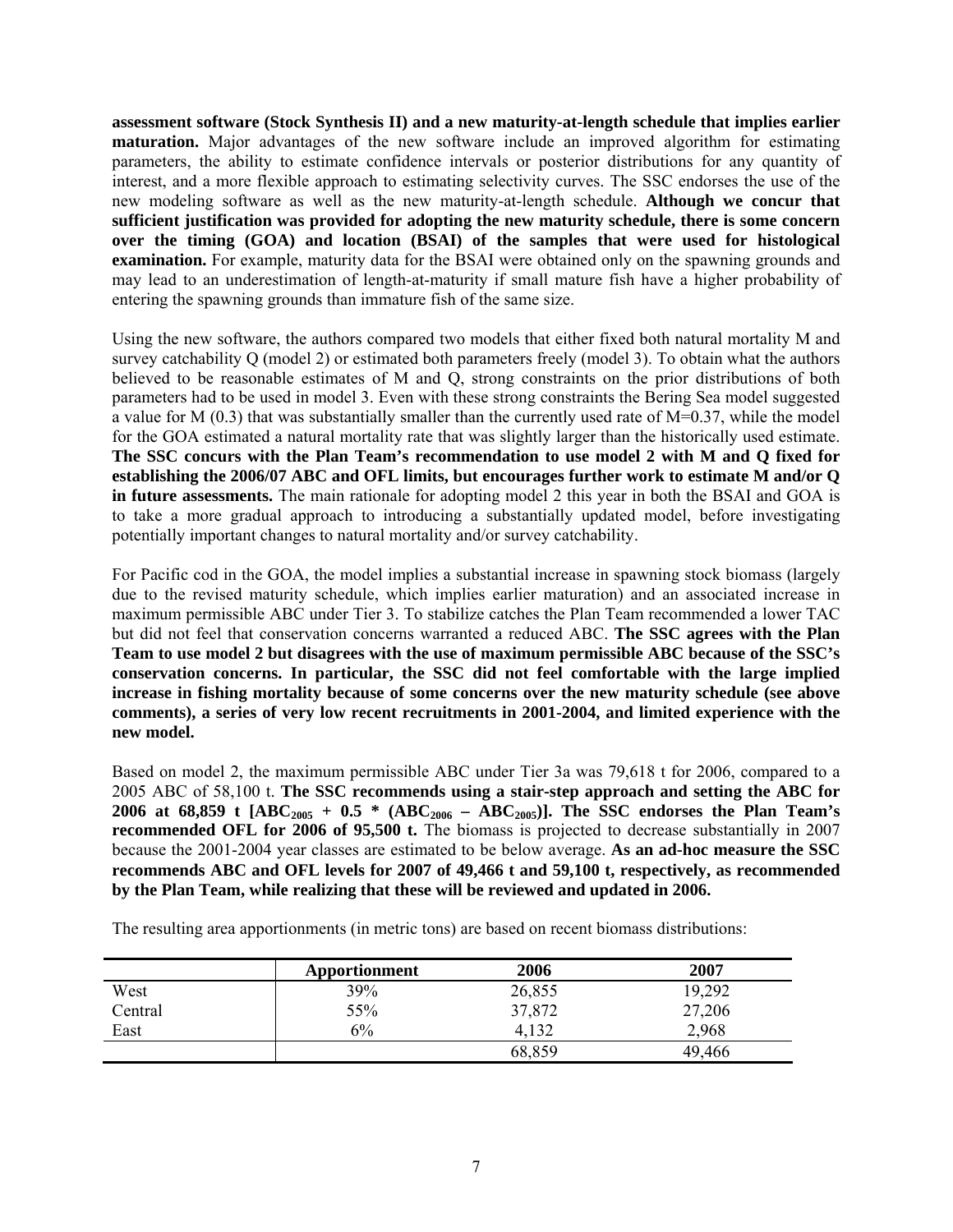SSC recommendations to assessment authors (applicable to both BSAI and GOA):

- The Bering Sea model in particular suggests very high uncertainty about the true values of M and Q, and the SSC suggests that the authors try to estimate only one of these parameters at a time, while leaving the other parameter fixed.
- The SSC requests a brief update on stock structure of Pacific cod when new genetic data become available. Although the assessments for the Bering Sea and Gulf of Alaska have "converged" on the same model in this year's assessment, there is little *a priori* reason to emphasize the use of the same model or the same parameter values across regions.
- We endorse the Plan Team's recommendation to continue work on size-at-maturity. To reiterate, although we concur that sufficient justification was provided for adopting the new maturity schedule, there is some concern over the timing (GOA) and location (BSAI) of the samples that were used for histological examination. For example, maturity data for the BSAI were obtained only on the spawning grounds and may lead to an underestimation of length-at-maturity if small mature fish have a higher probability of entering the spawning grounds than immature fish of the same size.
- The SSC encourages the authors to explore the use of longer time series of CPUE in the GOA using ADF&G and IPHC trawl survey data, similar to the GLM approach used in the GOA pollock assessment.
- In next year's assessment, the SSC would like to see a summary table of the overall likelihood of the models that were fit and the contribution to this likelihood of the various components, similar to tables provided in other assessments.

# **Sablefish**

The SSC notes that senior authorship for the BSAIGOA sablefish assessment has changed. The SSC would like to thank the previous author, Dr. Michael Sigler, for his excellent work on the sablefish assessment over the years. The major changes to the Alaska sablefish assessment this year were the inclusion of Markov Chain Monte Carlo (MCMC) runs to depict uncertainty, and a change in the area specific apportionments. The area apportionments changed because analysis of RPWs from the survey and fishery data showed a higher proportion of the stock in the BS, AI and western GOA regions in 2005. **The SSC agrees with the Plan Team's ABC and OFL recommendations (see below). Also, the SSC agrees with the area apportionment, which was consistent with the previously accepted methodology.** 

| <b>Region</b>    | 2006 ABC (mt) | 2007 ABC (mt) | 2006 OFL (mt) | 2007 OFL (mt) |
|------------------|---------------|---------------|---------------|---------------|
| W                | 2,670         | 2,360         |               |               |
| $\mathcal{C}$    | 6,370         | 5,630         |               |               |
| <b>WYAK</b>      | 2,280         | 2,014         |               |               |
| <b>SEO</b>       | 3,520         | 3,116         |               |               |
| <b>Total GOA</b> | 14,840        | 13,120        | 17,880        | 15,800        |
| Bering Sea       | 3,060         | 2,700         | 3,680         | 3,260         |
| Aleutian Islands |               |               |               |               |
|                  | 3,100         | 2,740         | 3,740         | 3,300         |
| <b>Total</b>     | 21,000        | 18,560        | 25,300        | 22,360        |

The SSC makes the following specific comments and recommendations to the authors:

The SSC appreciates the author's efforts to explain the unusual pattern of standard errors, with the smallest errors associated with the largest estimates of age 2 recruits. The SSC agrees that pattern of residuals shown in Figure 3-11 b appears to be more reasonable than that shown in Figure 3-11a. The SSC recommends that authors use a sensitivity analysis to explore an optimum value for σ*r* and, if warranted, fix it at that value instead of estimating it within the model.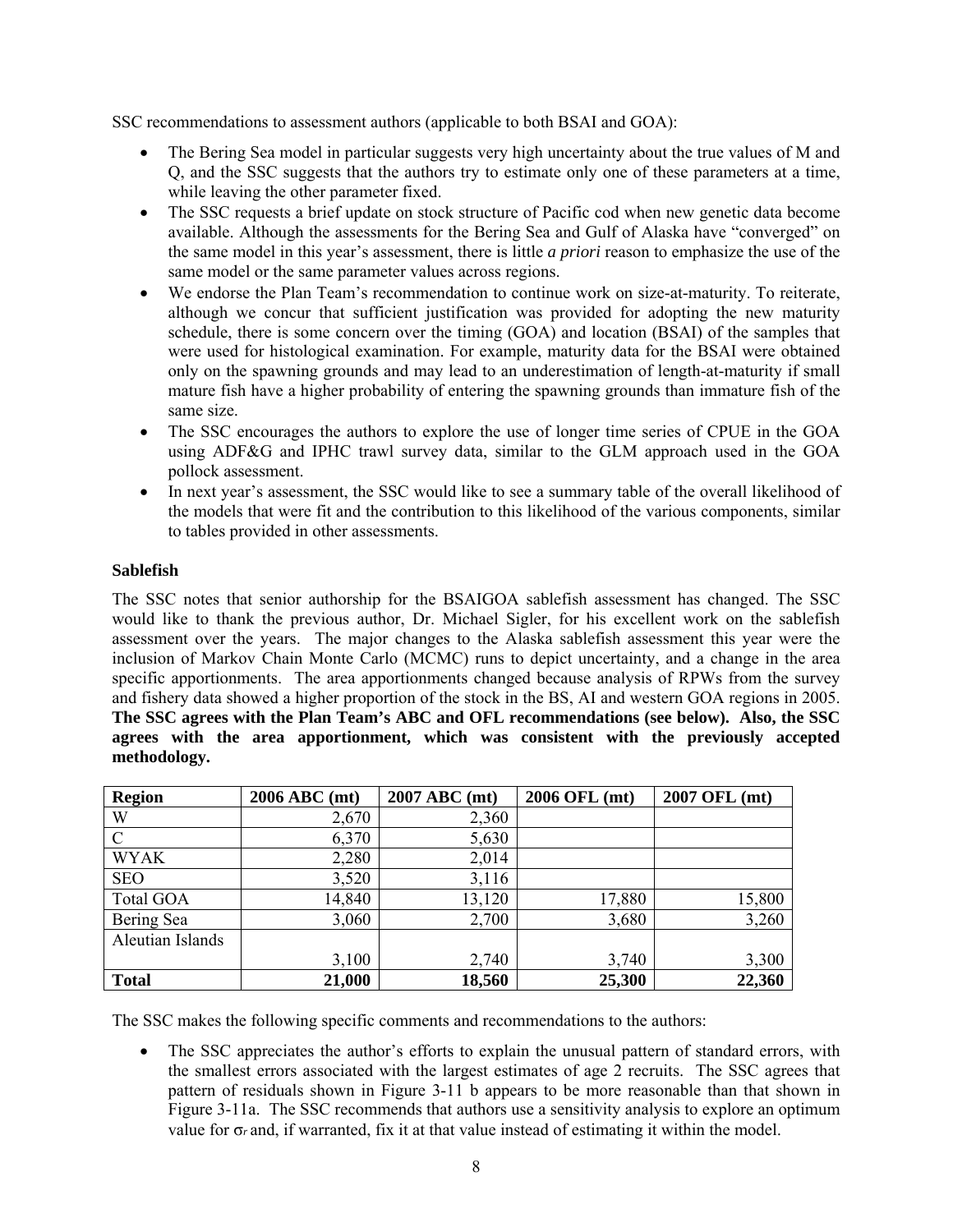- The SSC recommends that authors explore more complicated criteria for defining sablefish target catches, such as at least 50% sablefish and not POP or northern rockfish.
- Given differences in size by sex, the authors might consider whether there is there a need to have a sex-specific model.
- We appreciate the author's efforts to estimate the probability that the stock will fall below threshold biomass levels. However, the historical rationale for using the 30% unfished biomass threshold is no longer relevant and could be dropped.
- The phase-plane plot reference points (p. 311 of the GOA SAFE) should be made relative to  $B_{35\%}$ and  $F_{35\%}$ .
- The SSC endorses the list of recommended studies (section 3.6.3, p. 272) and encourages research on these issues.
- The apportionment scheme was established as an adjustment for a highly mobile stock. The  $\frac{1}{2}$ weighting scheme is applied to the most recent 5 years. The apportionments were originally compared to a migratory movement model. This model has not been updated with more recent tagging information and the SSC requests that the authors consider re-examining movement rates of sablefish given more recent information.

## **Atka Mackerel**

**The SSC agrees with authors and Plan Team that there is not a reliable estimate of Atka mackerel biomass and recommends continuing management under Tier 6. The SSC concurs with the Plan Team to set the 2006 and 2007 ABC to the maximum permissible of 4,700 t and the 2006 and 2007 OFL = 6,200.** 

**The SSC agrees with the Plan Team that additional data for this stock is necessary and is sympathetic to a Plan Team recommendation to develop an experimental fishing permit for limited targeting of Atka mackerel in the western GOA for purposes of collection of much needed data, such as age.** Survey information indicates that biomass is centered in the far western GOA and that the strong 1999-year class correlates with predictions from the AI assessment. The SSC notes that additional genetic studies are planned to test whether GOA Atka Mackerel represents a separate stock from the AI stock.

## **Flatfish**

The flatfish group is partitioned for management purposes into deep-water flatfish, shallow-water flatfish, rex sole, arrowtooth flounder, and flathead sole. Species in the deep-water flatfish complex are Dover sole, Greenland turbot, and deep-sea sole. Species in the shallow-water complex are northern and southern rock sole, yellowfin sole, butter sole, starry flounder, English sole, Alaska plaice and sand sole. The GOA bottom trawl survey is the principal source of information for evaluating stock status of the GOA flatfish stocks. Age-structured assessment models are available for Dover sole, rex sole, arrowtooth flounder, and flathead sole.

General comments to the assessment authors:

The SSC requests that the next round of assessments consider the possible use of ADF&G bottom trawl survey data to expand the spatial and depth coverage.

## **Deep-water Flatfish Complex**

The deep-water flatfish are Dover sole, Greenland turbot, and deep sea sole. Dover sole, which dominates the complex, was assessed using an age-structured model; the others were assessed using the bottom trawl survey estimates of biomass.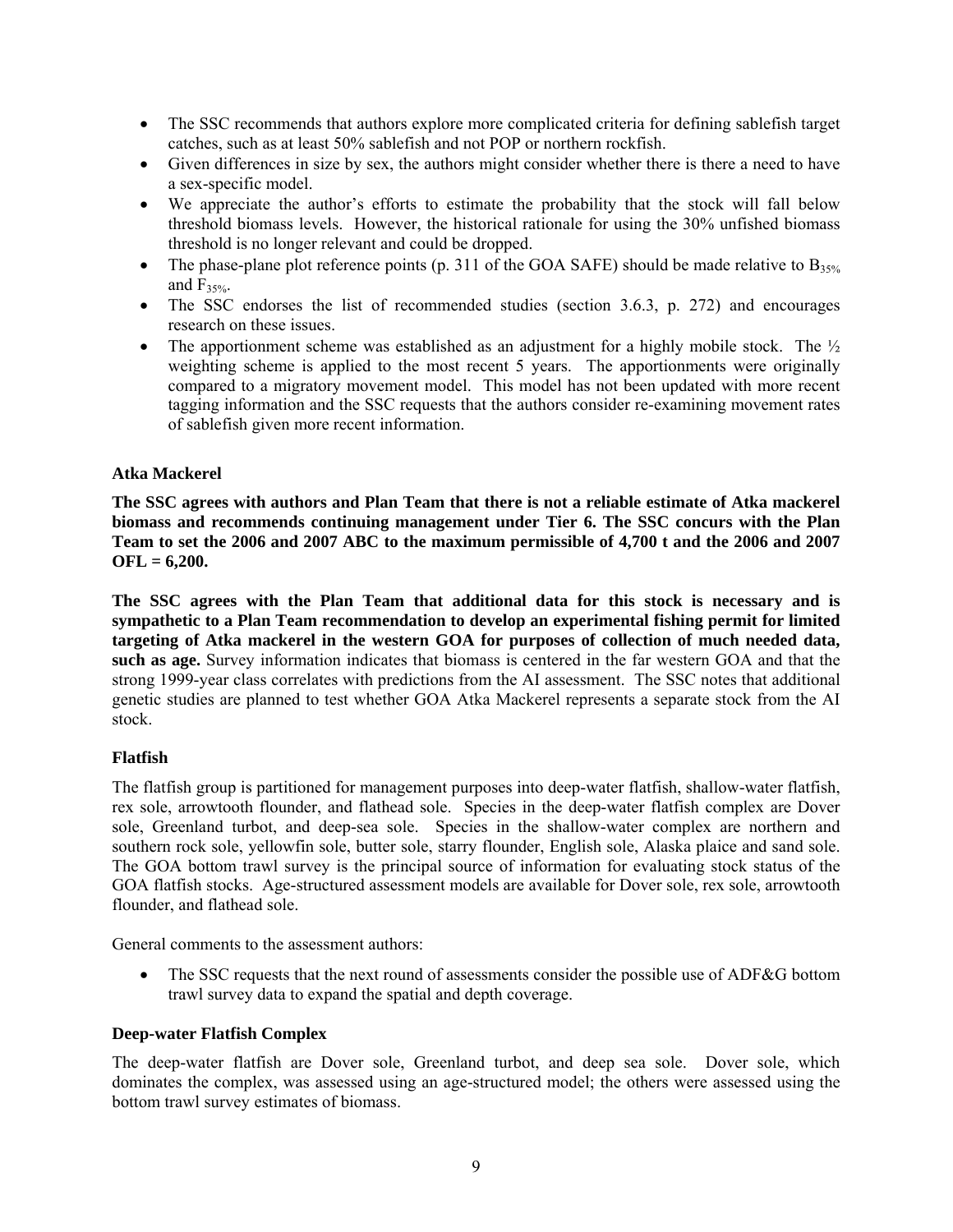The Dover sole assessment is an update to the 2004 assessment that includes 2004 fishery catch and length compositions, the 2005 GOA trawl survey estimates of biomass and length composition, preliminary 2005 fishery catch biomass, and revised survey biomass estimates and length compositions for all survey years. The assessment model was first used for setting OFLs and ABCs in 2004. The 2005 survey estimate of biomass decreased 19% from 2003 to 80,500 t but was higher than the values estimated for the earliest years of the series, 1984 and 1987. The model's estimates of spawning biomass indicate a slow but steady decline since 1991. Potentially large year-classes for 1999 and 2000 could reverse the downward trend in spawning biomass, but these year classes have not yet recruited to the fishery and their strength remains highly uncertain.

Dover sole qualifies for management under Tier 3a, but Greenland turbot and deep sea sole qualify for management under Tier 6. The SSC recommends that Dover sole be kept in the deep-water flatfish complex to provide a reliable measure of changes in the complex. **The SSC concurs with the Plan Team's recommended OFLs and ABCs:** 

|            | 2006      | 2007      |
|------------|-----------|-----------|
| OFL        | 11,008 t  | 11,022 t  |
| <b>ABC</b> | $8,665$ t | $8,677$ t |

The SSC also agrees with the Plan Team's recommendations for regional ABC apportionments:

| Year | Western | Central | W.Yak. | E.Yak/SE | Total |
|------|---------|---------|--------|----------|-------|
| 2006 | 420     | 4.139   | 2,661  | 1.445    | 8,665 |
| 2007 | 421     | 4.145   | 2,665  | 1.446    | 8,677 |

SSC comments to the assessment authors:

- Because adjacent age-classes are likely to overlap in size and spatial distribution, the fishery selectivity curves estimated by the model seem implausibly steep, possibly indicating misspecification of the age-length transition matrices. The SSC requests that the growth model and age-length transition matrices be re-evaluated in the next assessment.
- The SSC also requests that the next assessment provide likelihood profiles or similar analyses that illustrate the consistency of model fits to the various input data sources.

## **Shallow-water Flatfish Complex**

The shallow-water flatfish are northern rock sole, southern rock sole, yellowfin sole, butter sole, starry flounder, English sole, sand sole, and Alaska plaice. Relative to the 2003 GOA survey biomass estimates, sand sole showed the largest increase in the 2005 survey biomass estimate (+75.1%) and starry flounder showed the largest decrease (-54.6%). The two rock sole species, which dominate the complex, both increased by more than 14%.

Northern and southern rock sole qualify for Tier 4 management; other shallow-water flatfish qualify for Tier 5 management. **The SSC concurs with the Plan Team's recommended OFLs and ABCs:** 

|            | 2006     | 2007     |
|------------|----------|----------|
| OFL        | 62,418 t | 62,418 t |
| <b>ABC</b> | 51,450 t | 51,450 t |

The SSC also agrees with the Plan Team's recommendations for regional ABC apportionments:

| Year | Western | Central | W.Yak. | E.Yak/SE | Total  |
|------|---------|---------|--------|----------|--------|
| 2006 | 24,720  | 24,258  | 628    | 1.844    | 51,450 |
| 2007 | 24,720  | 24,258  | 628    | 1.844    | 51,450 |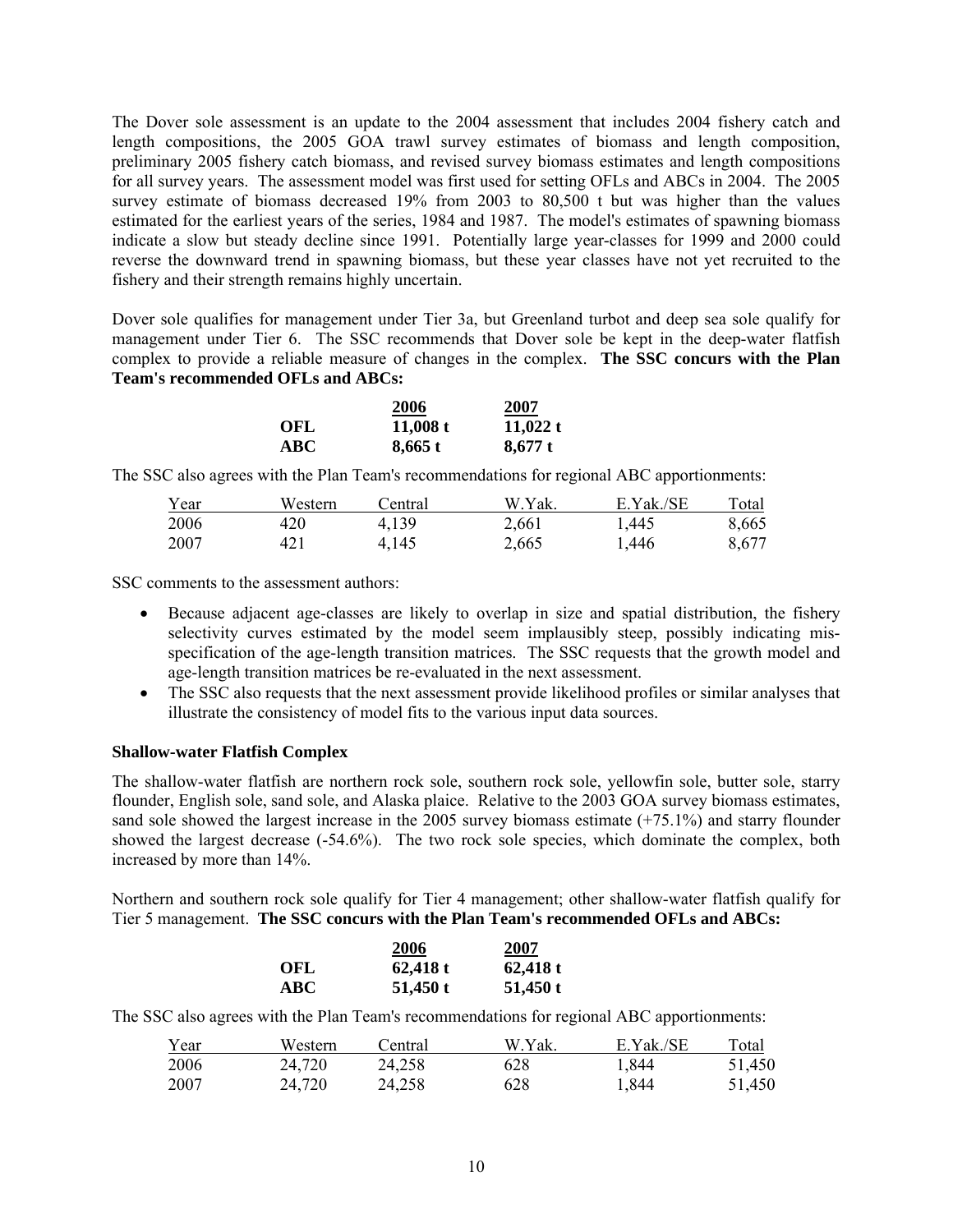SSC comments to the assessment authors:

• Natural mortality rates for the species in the shallow water flatfish complex have apparently not been re-evaluated since the 1988 assessment. The SSC recommends obtaining age data and conducting a literature review so that M be can re-evaluated for these species. Also, a management strategy evaluation approach could be taken to determine whether the current management strategy safeguards against overfishing weak stocks in the complex.

## **Rex Sole**

The new rex sole assessment includes the following new data: 2004 fishery length compositions, the 2005 GOA summer bottom trawl survey estimates of biomass and length composition, and preliminary 2005 fishery catch biomass. The age-structured model for rex sole was first presented for review in 2004. The 2005 survey estimate of biomass increased slightly from 2003 to 101,300 t, the peak value in the series. Female rex sole reach maturity several years before they recruit to the fishery. As a consequence the estimated values for  $F_{35\%}$  and  $F_{40\%}$  are very large, implying that the stock could sustain substantial removals.

Although rex sole qualify for management under Tier 3, due to concern about the stability of the selection and maturity curves, the SSC concurs with the assessment authors' and Plan Team's recommendation to adopt a Tier 5 approach. **Likewise, the SSC concurs with the authors' and Plan Team's**  recommended OFLs (based on  $F = M$ ) and ABCs (based on  $F = 0.75$  M):

|            | 2006     | 2007     |
|------------|----------|----------|
| OFL        | 12,000 t | 11,400 t |
| <b>ABC</b> | 9,200 t  | 8,700 t  |

The SSC also agrees with the assessment authors' and Plan Team's recommendations for regional ABC apportionments:

| Year | Western | Central | W.Yak. | E.Yak./SE | Total |
|------|---------|---------|--------|-----------|-------|
| 2006 | 1.159   | 5,506   | 1,049  | 1.486     | 9,200 |
| 2007 | 1,096   | 5,207   | 992    | 1.405     | 8,700 |

SSC comments to the assessment authors:

- The SSC greatly appreciates the assessment authors' responsiveness to the SSC's request for an evaluation of the reliability of the estimated fishery selection curve. However, the SSC remains concerned by the very high values of F35% implied by the apparent selection and maturity curves.
- The SSC requests that the next assessment re-evaluate the assumed age-length transition matrix to determine how it influences the estimated selection curve. Also, the next assessment should provide analyses of mechanisms (e.g., gear selection versus spatial distribution of fishing relative to fish age) that might account for the large differences between the survey and the fishery selection curves.
- The SSC also requests that the next assessment provide likelihood profiles or similar analyses that illustrate the consistency of model fits to the various input data sources.

## **Arrowtooth Flounder**

The new arrowtooth flounder assessment updated the 2004 assessment to include the following data: updated 2003 catch biomass and fishery length compositions, 2004 catch biomass and fishery length compositions, preliminary 2005 catch biomass and fishery length compositions, and the 2005 survey biomass and length compositions. The 2005 GOA survey estimate of biomass decreased 33% from 2003 to 1,899,800 t but was higher than the value estimated for 2001 and much higher than the values estimated for the earliest years of the NMFS triennial series, 1984 and 1987. The model estimates that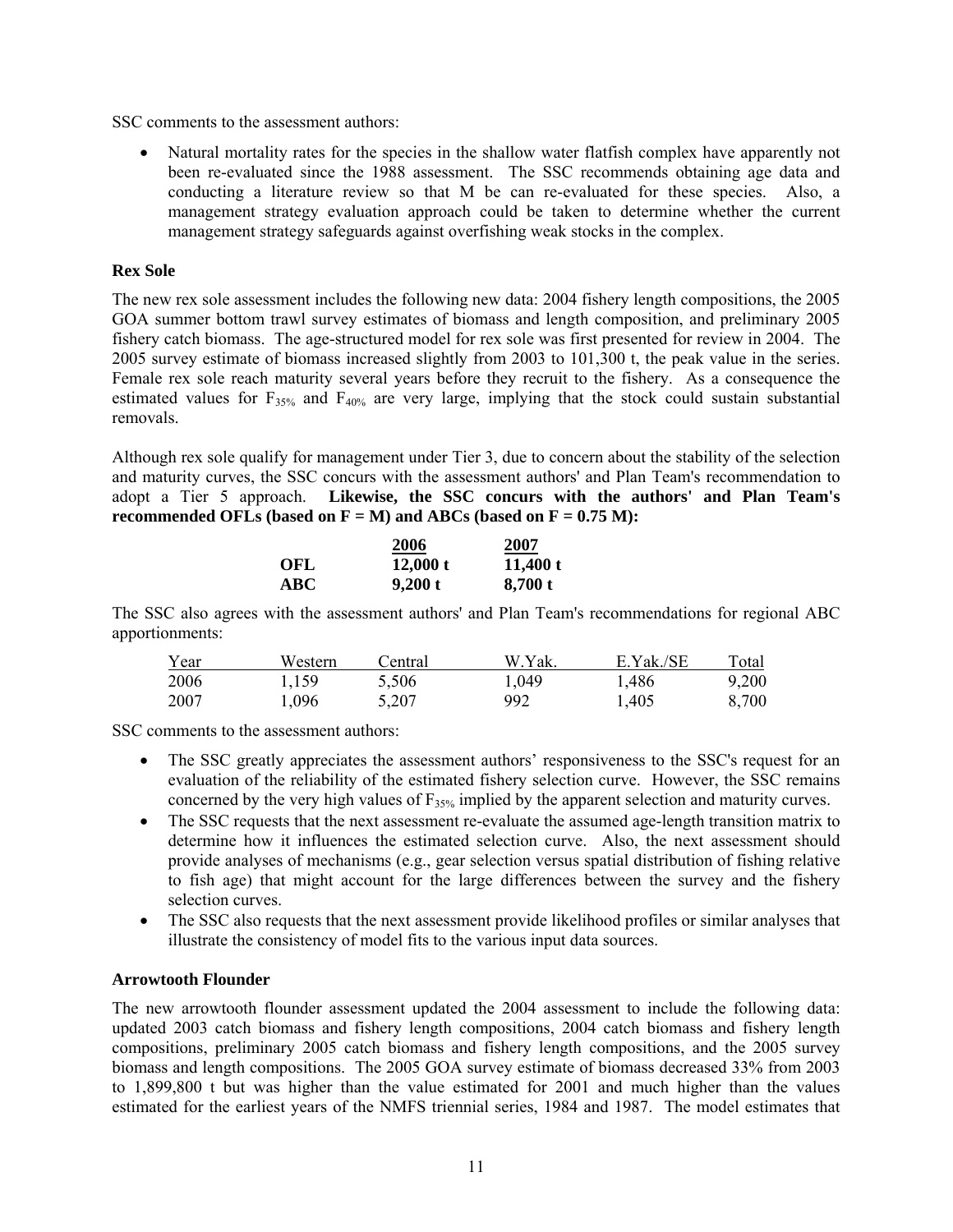spawning biomass has increased almost every year since 1961, with age-3 recruitment reaching a peak in 2002.

**This stock qualifies for management under Tier 3a and the SSC concurs with the authors' and Plan**  Team's recommended OFLs (based on F<sub>35%</sub>) and ABCs (based on F<sub>40%</sub>):

|            | 2006      | 2007        |
|------------|-----------|-------------|
| OFL        | 207,678 t | 216,500 t   |
| <b>ABC</b> | 177,844 t | $185,403$ t |

The SSC also agrees with the assessment authors' and Plan Team's recommendations for regional ABC apportionments:

| Year | Western | Central | W.Yak. | E.Yak./SE | Total   |
|------|---------|---------|--------|-----------|---------|
| 2006 | 20.154  | 134,906 | 15.954 | 6,830     | 177.844 |
| 2007 | 21,011  | 140,640 | 16,632 | 7,120     | 185,403 |

SSC comments to the assessment authors:

- The authors continue use of survey  $Q = 1$  in the assessment. Initial results from a NMFS study indicate that herding of arrowtooth flounder results in an overall Q of 1.3. The SSC looks forward to resolution of this question in the next assessment and incorporation of a supported value of catchability.
- Given the large and growing importance of arrowtooth flounder and likely impacts of this stock on other Council managed species and the ecosystem in general, an expanded ecosystem section is warranted in future assessments.

#### **Flathead Sole**

The new assessment updated the 2004 assessment to include the following data: updated 2004 catch biomass and fishery length compositions, preliminary 2005 catch biomass and fishery length compositions, the 2005 GOA survey biomass and length compositions, and revised survey biomass estimates and length compositions for all survey years. The 2005 GOA survey estimate of biomass decreased 17% from 2003 to 213,200 t, comparable to average levels for the series. The model estimates that there has been a slight but steady decline in spawning biomass since 1989, but above average age-3 recruitment each year during 2000-2003.

#### **This stock qualifies for management under Tier 3a and the SSC concurs with the authors' and Plan Team's recommended OFLs (based on F35%) and ABCs (based on F40%):**

|            | 2006     | 2007       |
|------------|----------|------------|
| OFL        | 47,003 t | $48,763$ t |
| <b>ABC</b> | 37,820 t | $39,196$ t |

The SSC also agrees with the assessment authors' and Plan Team's recommendations for regional ABC apportionments:

| Year | Western | Central | W.Yak. | E.Yak/SE | Total  |
|------|---------|---------|--------|----------|--------|
| 2006 | 10,548  | 25,195  | 2,022  |          | 37,820 |
| 2007 | 10.932  | 26.111  | 2,096  |          | 39,196 |

SSC comments to the assessment authors:

• The SSC notes that a new analyst took over as lead for the flathead sole assessment. SSC recommendations from December 2004 are reiterated: (1) consider adding more detailed ecosystem considerations and (2) explore whether there could be an important relationship between survey catchability and bottom water temperature.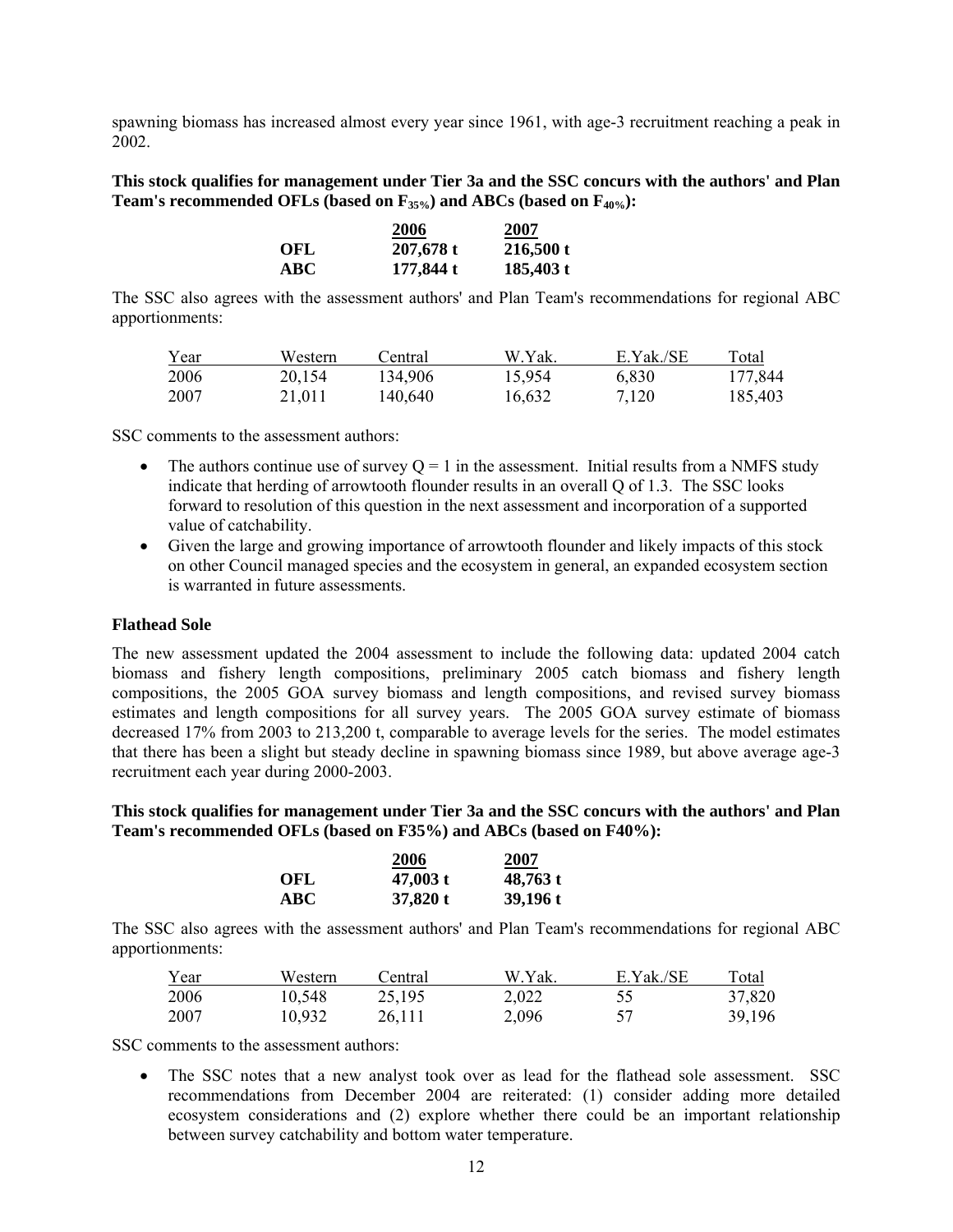#### **Pacific Ocean Perch (POP)**

The 2005 assessment uses the same model as last year with updated catch, biomass, and age data. The stock assessment authors provided responses to three requests made by the SSC last year. The first request was for alternative spawner-recruit analyses based on subsets of the recruitment data to test the robustness of prior results. The SSC appreciates this work and has no further requests on this issue at this time. The authors also evaluated the possibility of age truncation, concluding that there are fewer old fish than existed in 1984, but that this is not necessarily due to fishing. Third, the authors reported on two analyses to investigate the potential occurrence of localized depletions. The SSC appreciates the thoroughness of these two analyses, which looked at reductions in CPUE within and across years for local areas.

The SSC agrees with the Plan Team determination under Tier 3a of  $F_{ABC} = 0.062$  that yields the 2006 ABC = 14,261 t and the OFL (given  $F_{35\%}$  = 0.074) is 16,927 t. The SSC supports the geographic **apportionment of the ABC as 4,155 t for the Western GOA, 7,418 t for the Central GOA, and 2,688 t for the Eastern GOA. The 2006 OFLs are 4,931 t, 8,806 t, and 3,190 t, for those areas, respectively. Recognizing the effects of the trawl closure on harvest opportunities in the eastern area, the SSC supports the Plan Team recommendation to apportion 1,101 t of the Eastern section portion of the 2006 ABC to the West Yakutat area where trawling is permitted and 1,587 t for the SEO area.** 

**The SSC also concurs with Plan Team recommendations for 2007; ABC=14,726 t is allocated to subareas: Western = 4,290 t; Central = 7,660 t; WYAK = 1,137 t; SEO = 1,639 t. The 2007 OFL is 17,152 t allocated to subareas as: Western = 4,997 t; Central = 8,992 t; and Eastern = 3,223 t.** 

#### **Northern Rockfish**

The SSC appreciates the extensive development and analysis of model alternatives by the assessment authors. New data available this year included trawl survey data, catch data, and age compositions. The SSC accepts the Plan team's recommendation to carry forward last year's determination of ABC under Tier 3a to this year, but to use model alternative 4 results for the overfishing level determination.

**The SSC concurs with the Plan Team that Gulf-wide ABC = 5,091 t and the OFL is 7,673 t for 2006.**  Corresponding values for  $2007$  are  $ABC = 5,091$  t and  $OFL = 7,618$  t. The SSC supports the **geographic apportionment of the 2006 and 2007 ABCs, with 1,483 t to the western area, 3,608 t to the central area, and only 2 t to the eastern area, which is combined with other slope rockfish in that area for orderly fishery management concerns.** 

## **Rougheye Rockfish**

The model recommended by the Plan Team and author includes a revised ageing error matrix developed specifically for rougheye rockfish and a revised estimate of the catch history.

**The SSC agrees with the Plan Team to use the Tier 3a maximum permissible ABC derived from the author's recommended model resulting in a 2006 ABC of 983 t and 964 for 2007. The OFL for 2006 is 1,180 mt and 1,160 for 2007. Area apportionment of the 2006 ABC in the Gulf of Alaska is 136 t for Western, 608 for Central, 239 for Eastern and for 2007 is 133 t for Western, 596 for Central, and 235 for Eastern.**

SSC comments to assessment authors:

• The SSC requests that the authors provide a sensitivity analyses on the relative weighting between surveys to explore model fit to the data. This may provide some insight into the model trade offs of incorporating both surveys.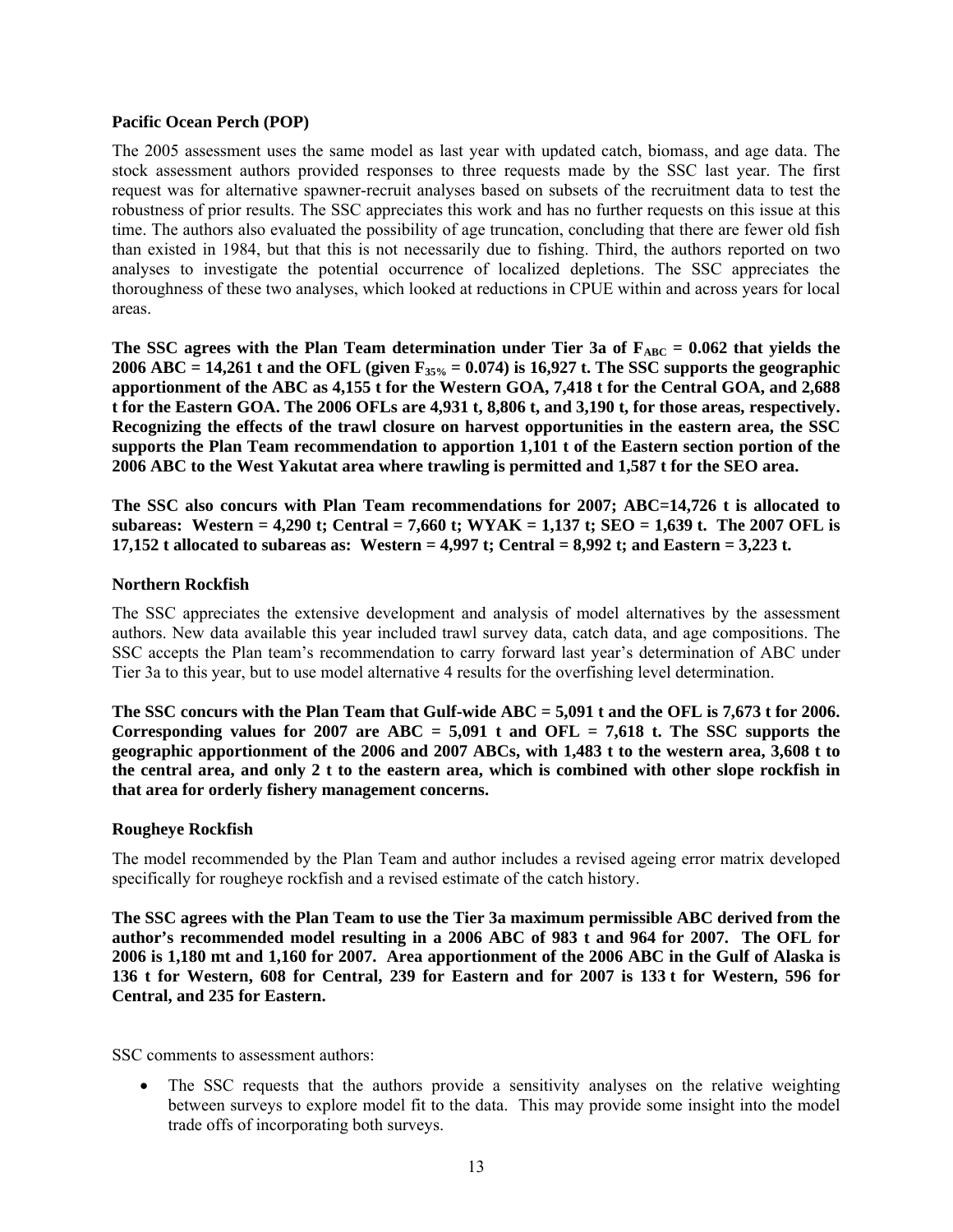• The SSC also requests that the authors provide additional analysis and consideration of the Type 1 and 2 genotypes, including their geographic separation and the potential for distinct population assessments and catch accounting.

## **Shortraker and Other Slope Rockfish**

The assessment of shortraker rockfish and "Other Slope" rockfish is updated with biomass estimates from the 2005 trawl survey and the SSC recommends continuing management under tier 5. **The SSC concurs with Plan Team and SAFE authors recommended shortraker ABC of 843 t and an OFL of 1,124 t for both 2006 and 2007. Area apportionment of the 2006 and 2007 ABC for shortraker rockfish in the Gulf of Alaska is 153 for Western, 353 for Central and 337 for Eastern. The SSC also agrees with the Plan Team recommended ABC and OFL for "Other Slope" rockfish. In 2006 and 2007 the "Other Slope" rockfish ABC is 4,152 t and OFL is 5,394 t. The GOA area apportionments of ABC for "Other Slope" rockfish is 577 for Western, 386 for Central, 317 for WYAK and 2,872 for SEO.**

SSC comments to assessment authors:

- Exploitable biomass for shortraker rockfish is estimated by the average biomass of the most recent trawl surveys (2001, 2003, 2005) where the 1-100 M depth stratum was removed, because most rockfish in this stratum were "juvenile" fish younger than age of recruitment and not considered "exploitable". The SSC recommends that the authors to evaluate this assumption to better define segregation of juvenile and adults with depth.
- Trawl surveys do a relatively poor job assessing abundance of shortraker rockfish because much of their habitat is located in the 300-500 m untrawlable zone, whereas the longline survey routinely fishes this area. Given this, the SSC would like to see an evaluation of the longline survey data to determine whether this information may provide a better understanding of shortraker rockfish distribution and abundance.
- Silvergray and several of the other slope rockfish comprise a significant portion of the biomass in the Gulf of Alaska, and the SSC requests that the authors more closely evaluate SAFE report statements indicating that the center of abundances for these species, other than harlequin rockfish, are to the south. On the other hand, the SSC concurs with removal of aurora and shortbelly rockfish from the other slope group, because, as the SAFE authors note, published information indicates that these two species do not occur north of Vancouver Island.

## **Pelagic Shelf Rockfish**

The assessment model for dusky rockfish was updated this year (model 2) to include a change in natural mortality  $(M=0.07)$  and an updated size-age matrix. The authors addressed requests from the SSC regarding age truncation of older females and the potential effects of localized depletions; the SSC appreciates receiving these analyses. The revised estimate of  $M(0.07)$  was also applied to the Tier 5 species: dark, widow, and yellowtail rockfish.

**The SSC agrees with the Plan Team decision to use model 2 to derive biomass estimates and to**  apply tier 3a calculations for dusky rockfish, with  $F_{ABC} = F_{40\%} = 0.088$ . The corresponding 2006 ABC level for dusky rockfish is 4,885 t and the OFL, where  $F_{35\%} = 0.108$ , is 5,927 t. In 2007, ABC is **4,979 t and OFL is 6,044 t.** 

The SSC accepts the tier 5 ABC calculations for yellowtail, widow, and dark rockfish (F = 0.75M = 0.0525), resulting in a combined 2006 ABC of 551 t and OFL = 735 t ( $F = M = 0.07$ ). The ABC and **OFL for 2007 will be the same for these tier 5 species.** 

**The SSC agrees with the geographic apportionment of the 2006 combined pelagic shelf rockfish ABC to the Western, Central, West Yakutat, and combined East Yakutat/SEO areas as 1,438 t,**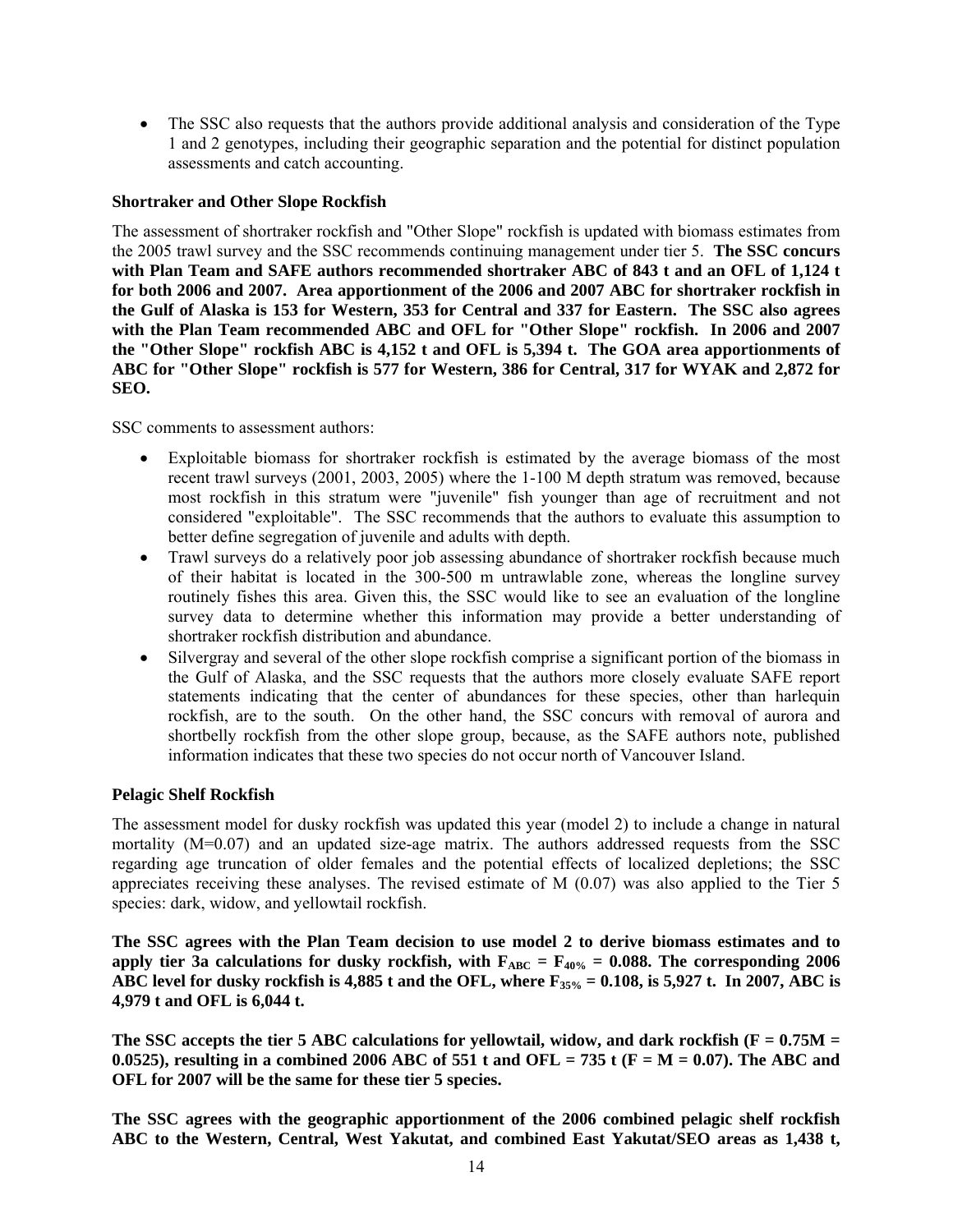**3,262 t, 301 t, and 435 t, respectively. Apportionment of the 2007 ABC to the Western, Central, West Yakutat, and combined East Yakutat/SEO areas is 1,463 t, 3,318 t, 306 t, and 443 t, respectively.** 

## **Demersal Shelf Rockfish (DSR)**

The biomass estimate for the DSR complex is estimated from a habitat-based stock assessment based on yelloweye rockfish density derived using line transects conducted from submersibles. Computations for biomass were updated with new survey data in the SSEO area, new average weight data, and new age data.

**The SSC is concerned that the DSR stock is at risk of overfishing. As recommended elsewhere in these minutes for GOA skates, the SSC recommends that the Council set up an interagency group to examine yelloweye rockfish catch statistics and estimation methods for bycatch in the halibut fishery.** 

Given these concerns, the SSC agrees with the precautionary use of a lower  $F = 0.02$  than the maximum permitted  $(F = 0.026)$  under the tier 4 designation. The calculated 2006 ABC of 410 t **takes into account that an estimated 4.2% of the available biomass is composed of species other than yelloweye rockfish. The OFL fishing mortality rate under Tier 4 is F35%=0.032. Adjusting for the 4.2% of other species in the complex gives an overfishing level of 650 t. ABC and OFL levels continue unchanged into 2007.** 

Specific Comments to the Assessment Authors:

• The SSC appreciates efforts to further enumerate mortality in sport and subsistence fisheries and looks forward to improved estimation procedures, particularly in the recreational fisheries. The SSC is concerned that the estimates of mortality in the commercial halibut fishery are imprecise, and requests additional attention to analysis of the reliability of statistics resulting from the full retention provisions for rockfish bycatch in both the state and federal fisheries.

# **Thornyhead Rockfish**

**The SSC continues to support the tier 5 calculation using the average of the two most recent survey**  biomass estimates from 2003 and 2005,  $F = 0.75M = 0.0025$ , and  $F_{\text{OFL}} = 0.03$ . The resulting 2006 and **2007 ABC is 2,209 t and OFL is 2,945 t. The SSC concurs with the area apportionments of the ABC as 513 t, 989 t, and 707 t to the Western, Central, and Eastern areas, respectively.**

## **Skates**

Public testimony was received by Gerry Merrigan (Prowler Fisheries). Comments were directed toward the need for tables that distinguish directed catch versus bycatch, including retained and discarded. Also, it was suggested that caveats about data limitations and assumptions made in extrapolations should be included.

The SSC compliments the authors for developing a thorough SAFE chapter for GOA skates with extensive treatment of skate life history as well as skate fishery and survey data. The new SAFE chapter is a major advance towards more informed management of this species group.

The SAFE report emphasizes ongoing problems to obtain adequate catch information despite the heightened efforts of the authors to improve the sampling program. The SSC continues to be grateful to ADF&G samplers who collected catch data and biological samples for Kodiak landings and for similar samples of Homer landings.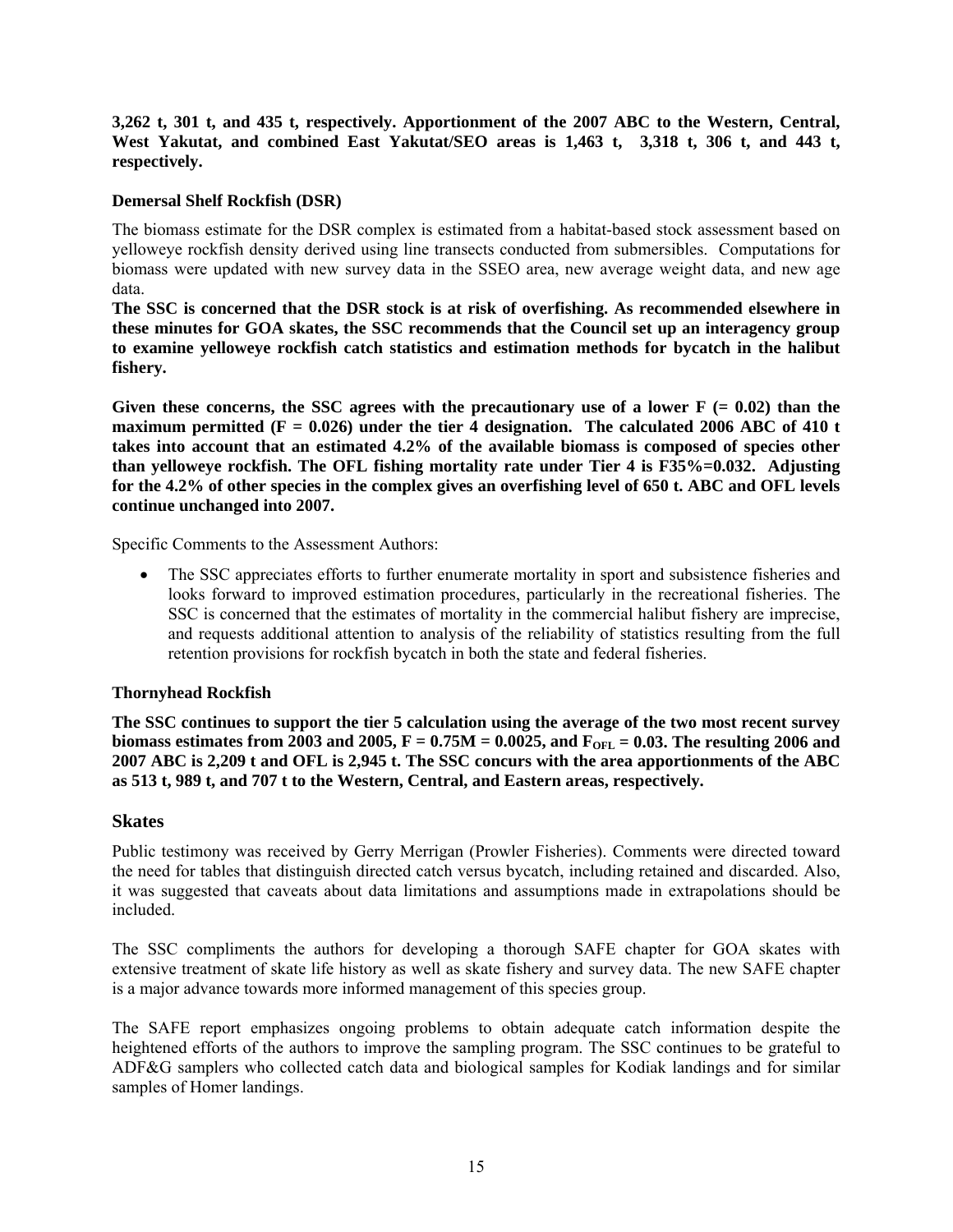**The SSC agrees with the authors that significant improvements are needed in the federal catch data collection system, and that improved and more formal cooperation between NMFS, the IPHC, and ADF&G is needed. We recommend that the Council establish an interagency group to conduct a review and recommend actions to address the adequacy of the sampling and reporting program for bycatch in the Pacific halibut fishery, as the bycatch in that fishery appears to be much higher than previously estimated. In particular, we request review of the: (1) adequacy of sampling only the first 20 hooks of each IPHC survey set, (2) method used to extrapolate IPHC survey data to estimate skate bycatch for the entire halibut fishery, and (3) assumption that bycatch = mortality.** Because the IPHC survey extends over a broad range of depths to cover the halibut distribution, survey estimates of bycatch may not be representative of the fishery that likely concentrates in areas of higher halibut densities that may have lower bycatch rates than overall survey averages. Further, the SSC reiterates our concerns about developing a directed fishery for skates before an adequate data collection program is developed as we described in detail in our December 2003 minutes.

**In regards to future catch levels, the SSC agrees with the Plan Team to continue with area-specific ABCs and Gulf-wide OFLs for big and longnose skates, and Gulf-wide specifications for skates in the genus** *Bathyraja***. The Gulf-wide OFLs are: 4,726 t for big skates, 3,860 t for longnose skates, and 2,156 t for** *Bathyraja* **skates. Area specific ABCs are 695 t for big skates in the Western section, 2,250 t in the Central section, and 599 t in the Eastern section. Area-specific ABCs for longnose skates are 65 t, 1,969 t, and 861 t in the Western, Central and Eastern areas, respectively. The gulfwide ABC of all other skates is 1,617 t. These ABCs apply to both 2006 and 2007.** 

SSC comments to the assessment authors:

- The SSC requests clarification on Figure 16-16 as to how the overall mortality rate of 0.2 was determined.
- Also, figure captions in this chapter should indicate data sources. For instance, the SSC was uncertain whether figures on diet represented estimates from NMFS summer food habits samples or outputs from ECOPATH models.

## **D-1(c) BSAI Groundfish Specifications for 2006 and 2007**

#### **Overview of SSC Recommendations on ABCs and OFLs**

The BSAI SAFE was presented by Grant Thompson (AFSC). The SSC received public comment on the BSAI SAFE document for Pacific cod and Squid and Other Species, as reported below.

**The SSC concurs with the Plan Team's recommendations for ABCs and OFLs for all BSAI stocks with two exceptions. First, for Bogoslof District pollock, the SSC recommends an ABC of 5,500 t for 2006 and 2007 using the same approach as last year based on Tier 5 and a biomass target of 2 million mt. Regarding OFL, the SSC agrees with the Plan Team and recommends 50,600 mt for both 2006 and 2007.** 

**Second, although the SSC agrees with the Plan Team that reliable biomass estimates exist for skates and sculpins, the SSC does not agree that reliable biomass estimates exist for sharks and octopuses. For this reason, the SSC recommends the same method used last year for calculating the other species specifications as sums of tier 5 calculations for skates and sculpins and tier 6 calculations for sharks and octopuses. On this basis, the SSC recommends setting the other species ABC as 58,882 t and the OFL to be 89,404 t for 2006. For 2007, the SSC's recommended ABC value is 62,950 t and the OFL for 2007 remains the same as in 2006.**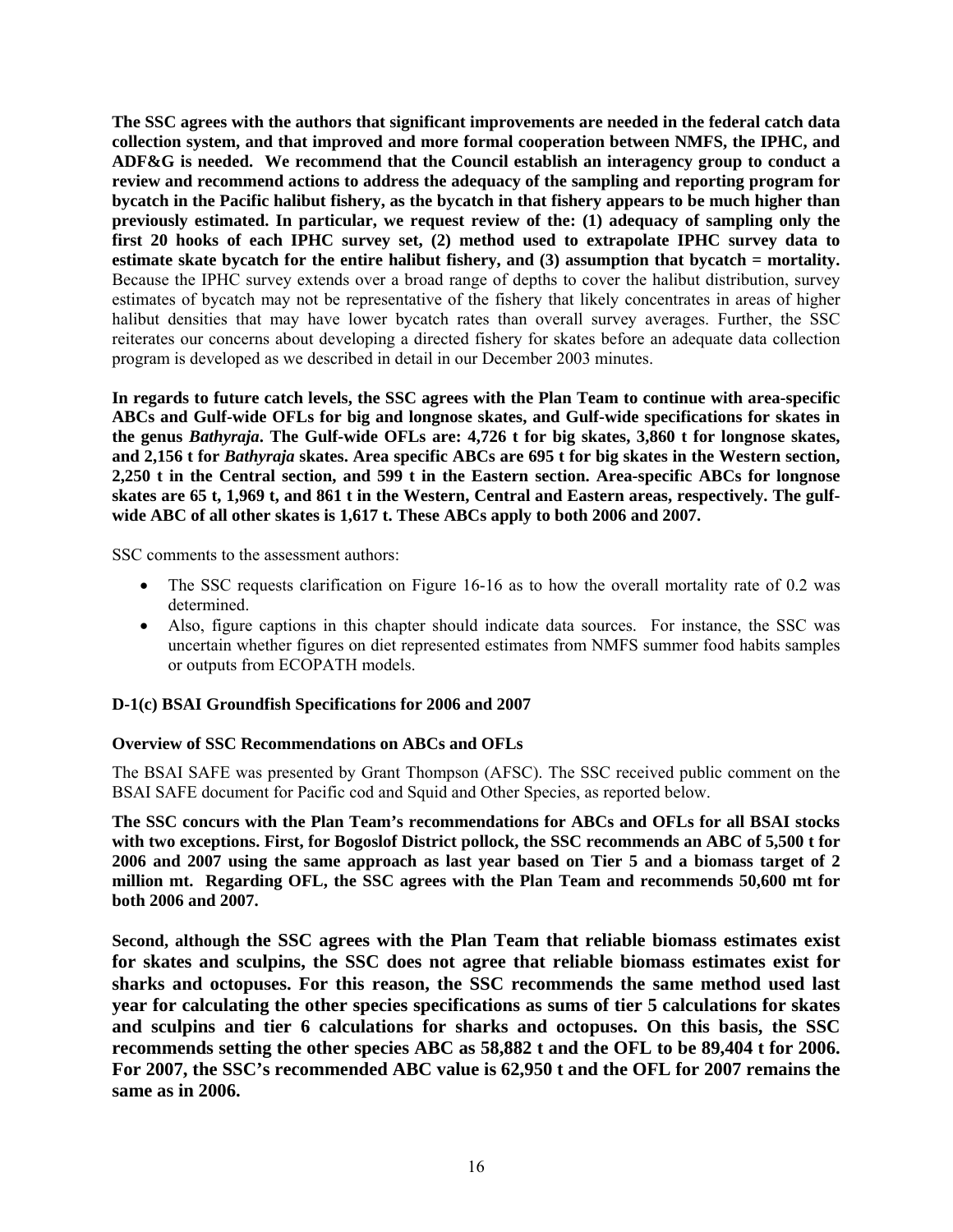#### **Walleye Pollock**

#### Eastern Bering Sea (EBS)

This assessment is a straightforward update of last year's assessment. Of the six alternative models considered, the SSC concurs with the Plan Team and stock assessment authors that Model 1 should be used for 2006. It is essentially identical to last year's model. The EBS stock remains in excellent condition, and the 2000 year-class appears even stronger than in previous assessments.

The SSC concurs with the Plan Team that this stock should be managed under Tier 1 with an ABC set to the maximum permissible (using the harmonic mean of  $F_{\text{msv}}$ ), given that no problems appear to exist with this stock. **Thus, the 2006 ABC and OFL are 1,930,000 mt and 2,090,000 mt, and the projected 2007 ABC and OFL are 1,790,000 mt and 1,930,000 mt, respectively.**

#### Aleutian Islands (AI)

The stock assessment authors continue to make progress on developing an age-structured model for AI pollock. The authors consider the NRA portion of the AI to the west of 174°W with the option of including survey information to the east. As noted in our minutes of December 2004, the main problem is that additional field research is needed to understand stock and spatial structure of pollock in the AI, before confidence in the model can be established. **Therefore, the SSC concurs with the Plan Team that like last year, the AI stock is best managed under Tier 5 at present. With the maximum permissible approach, the 2006 and 2007 ABC and OFL are 29,400 mt and 39,100 mt, respectively.** 

The SSC learned that a proposal is being developed for an experimental fishing permit (AFSC and Adak Fisheries) to learn more about the stock structure and abundance of AI pollock. The SSC looks forward to seeing the proposal.

## Bogoslof

As noted in October 2005, the stock assessment authors have developed an intriguing age-structured model for Bogoslof pollock. However, the authors have not yet been able to explore the effect of Donut Hole catches in the 1980s on the stock assessment results. Therefore, the SSC agrees with the Plan Team to postpone acceptance of the model until this research is done. **Using last year's approach of management under Tier 5 and the usual biomass target of 2,000,000 mt, the SSC proposes ABC and OFL of 5,500 mt and 50,600 mt, respectively, for 2006 and 2007. The SSC's recommended ABC is more conservative than the maximum permissible ABC recommended by the Plan Team.**

SSC comments to the authors:

- Juvenile pollock: Large numbers of age 1 and 2 fish were observed in early EIT surveys (p. 44), with an apparent reduction in these ages more recently (Figure 1.30) and relative scarcity in all but a few years (Figure 1.25). These ages of pollock are important prey for marine birds, mammals, and adult pollock. The authors should discuss if these observations are meaningful and whether the scarcity of these prey may lead to shifts in the trophic structure in the eastern Bering Sea.
- Diet data: The document addresses the diets of pollock and the importance of cannibalism. If zooplankton prey become scarce in the southeastern Bering Sea, adult pollock may become more cannibalistic. The authors should examine diet data from the past 30+ years to see if there has been a season-adjusted shift in pollock diets.
- Juvenile weight-at-age: Accurate data on weights of age-1 fish and condition indices of age-0 and age-1 fish in summer or fall would be useful as indicators of prey availability and robustness of individual fish. These data may give early warning of when foraging conditions in the eastern Bering Sea deteriorate sufficiently to have a negative impact on pollock condition. Currently, an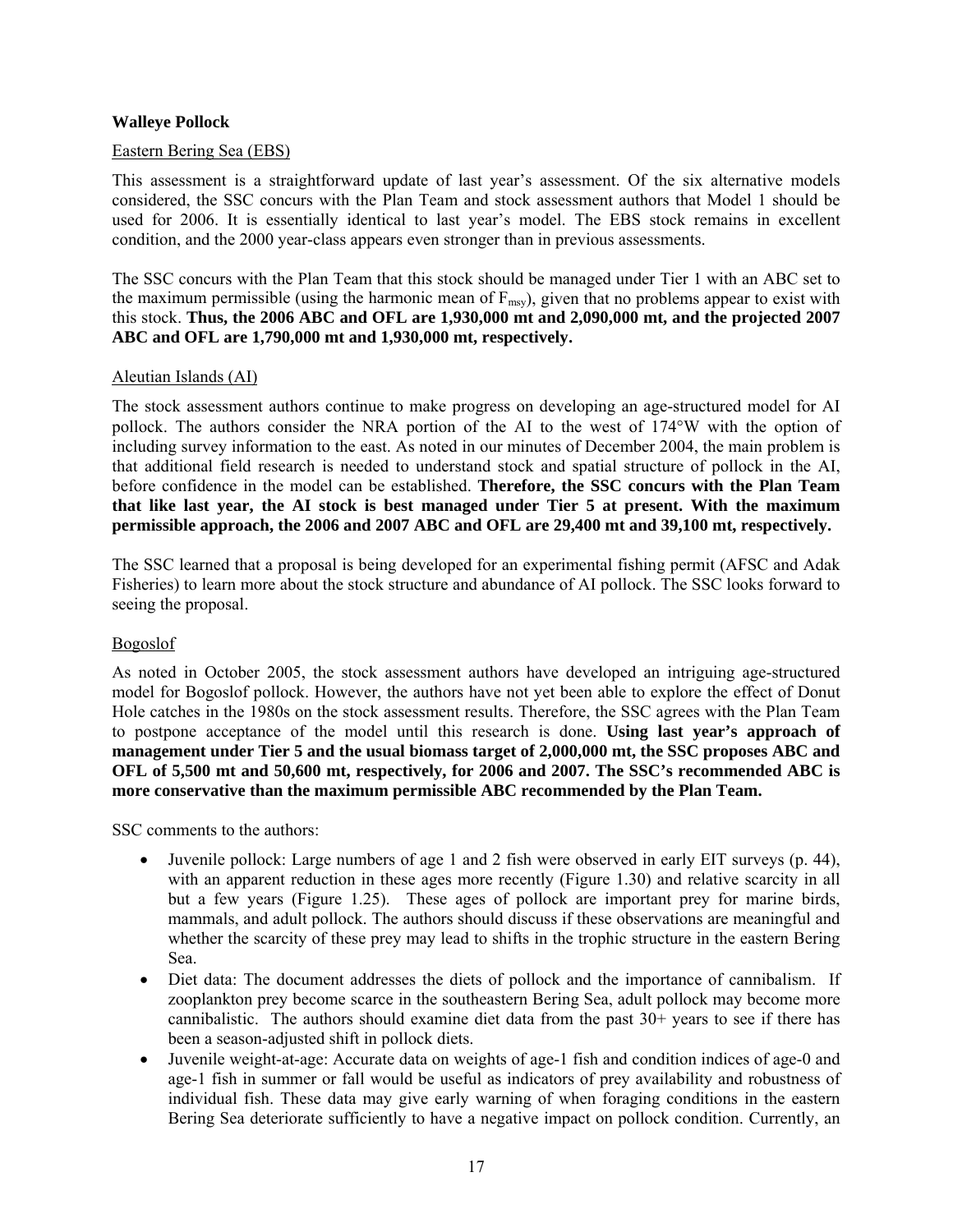average value over years is used (Table 1.13 and Figure 1.13). The authors should determine what it would take to obtain reliable annual estimates of weight-at-age of age-0 and age-1 pollock.

- Bycatch categories: Table 1.26 indicates that there has been a change in the categories by which bycatch is tabulated. The authors should describe what categories would be most useful for timely retrieval of information on species of concern.
- Table 1.25 lists ecosystem considerations of BSAI pollock. Given the recent very low abundances of zooplankton, especially the copepod *Calanus marshallae,* on the middle shelf of the southeastern Bering Sea, it would seem that there should be either moderate or high concern about these low levels. Either here or in the Ecosystem SAFE, it should be discussed whether warming temperatures in the southern Bering Sea are adversely affecting the production of large species of zooplankton.
- Model evaluation: The SSC appreciates the discussion on model selection and agrees with the author's recommended approach to evaluate the performance of the current model(s) in the context of a management strategy evaluation (MSE). As the authors note, the approach that has been used in the past tried to balance concerns about biological realism, process errors, observation errors, and conservation. Many of the choices about model structure and the various assumptions made in developing the models are invariably subjective due to model complexity. There remains a great deal of (often unacknowledged) model uncertainty and decisions about appropriate harvest levels are made conditional on the final model choice, assuming that it is the "best" model for the job. The MSE approach uses many of the same assumptions that underlie the model to test the model's performance in a management context, but may not address the underlying assumptions themselves and uncertainty about model structure. Therefore, it remains important to continually examine important aspects of model structure such as the choices for the coefficient of variation for various data components, sample sizes for length and age composition data, the assumed error distributions (multinomial, log-normal, etc), the shape and flexibility of selectivity curves, and changes over time in selectivity. As the authors of this and other assessments continue to explore alternative models they should clearly lay out the rationale and criteria used for choosing the "best" model, in particular when subjective criteria are used to "overrule" objective criteria based on traditional significance tests or model selection criteria.
- Russian catches: The SSC appreciates the efforts to formally include Russian catches in the pollock model. If or when additional data become available (such as Russian CPUEs from pelagic surveys done by TINRO), we encourage the authors to evaluate the consequences of possibly missing a substantial portion of the pollock stock that may reside outside the historical assessment area. That this has been the case, at least in recent years, is clearly indicated in the 2004 EIT survey and in recent BASIS surveys, which suggest a continuous distribution of age-0 pollock throughout the Eastern Bering Sea as far north as St. Lawrence Island (Ecosystem chapter, p. 131). If current climate conditions in the eastern Bering Sea persist, we may expect an increasing portion of the stock to reside in Russian waters (at least during the summer).
- Temporal stratification for age-composition estimates: The current stratification scheme uses temporal strata for Jan-Jun and Jul-Dec, respectively, primarily to stratify with respect to the A and B seasons. The SSC notes that in recent years the B season has started in mid June. Therefore, the SSC recommends that the authors modify their stratification scheme to separate Aseason from B-season samples.

# **Pacific Cod**

A combined GOA and BSAI cod presentation was made. For an extended SSC discussion of the Pacific cod models that were used in both the BSAI and GOA and for public comments, see the GOA Pacific cod section  $(D-1(b))$ .

Pacific cod qualify for management under Tier 3 because reliable estimates of B40%, F40%, and F35% exist. Using model 2, projected biomass for 2006 (279,000 t) is about 5% below  $B_{40\%}$ , therefore management under sub-tier 'b' is appropriate. **We concur with the Plan Team recommendation to set**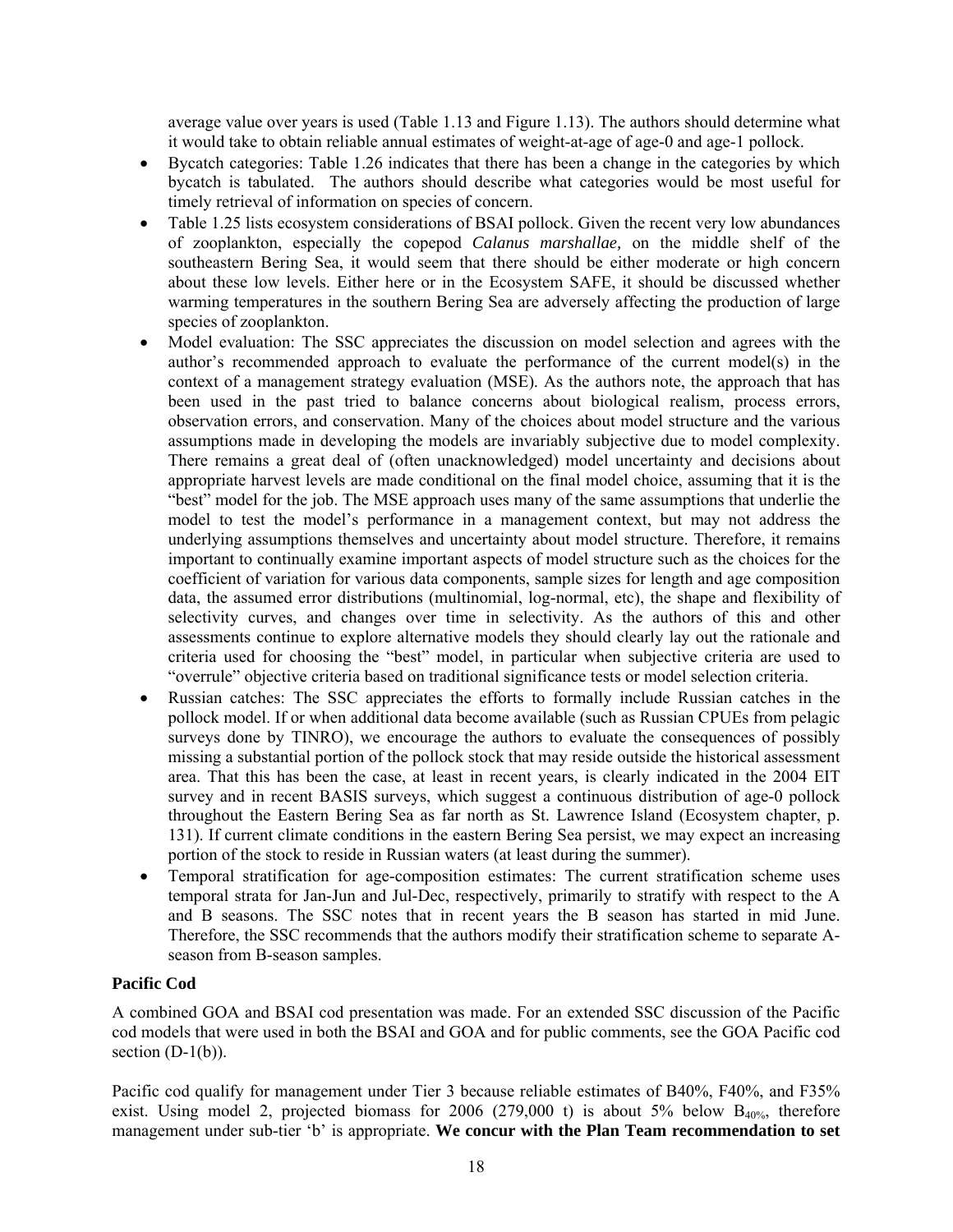**ABC and OFL of Pacific cod in the BSAI at the maximum permissible values (under Tier 3b) of 194,000 t and 230,000 t, respectively. The recommended ABC and OFL for 2007 are 148,000 t and 176,000 t, respectively.** There are no separate allocations to the EBS and AI at present. Model projections indicate that this stock is neither overfished nor approaching an overfished condition.

SSC comments to assessment authors:

• See the GOA Pacific cod section of these minutes for SSC comments

## **Atka Mackerel**

This assessment is a simple update of the 2004 model that now incorporates the 2004 fishery and 2004 survey age composition data. SSC notes that the large increase in biomass presented in the 2004 assessment resulted from an estimated recruitment of an exceptionally strong 1999 year class. This is supported by recent age data from the 2003 and 2004 fisheries and the 2003 GOA survey that were primarily comprised of fish from the 1999 year class. **The SSC supports the Plan Team's and Authors recommended Tier 3a calculations for 2006 and 2007 ABCs of 110,000 t and 91,000, respectively, with corresponding OFLs of 130,000 t and 107,000. Also, the SSC agrees with Plan Team's and authors' recommended 2006 ABC apportionment for the eastern Bering Sea and Eastern Aleutians = 21,780 t (19.8%), Central Aleutians = 46,860 t (42.6%), and Western Aleutians = 41,360 t (37.6%). For 2007, these same ABC apportionments are 18,020 t, 38,760 t, and 34,220 t.** 

SSC comments to assessment authors:

- The SSC would like to thank the authors for examining data and providing analyses to support model assumption of no differential growth between sexes. The SSC would also like to express appreciation for the authors' presentation of an exceptional analysis of Atka mackerel's predators and prey.
- The SSC continues to request a rationale for, and examination of, the assumed steepness parameter (0.8) for the Beverton-Holt stock recruitment relationship implied in the model (see the December 2004 SSC minutes).

## **Yellowfin Sole**

The new assessment is an update to the 2004 assessment that includes the following new data: 2004 fishery and survey age compositions and the fishery catch biomass, the 2005 EBS shelf trawl survey biomass estimate, and preliminary 2005 catch biomass. The EBS trawl survey estimate of biomass (2,768,000 t) continued an increasing trend observed since 1999 and was the highest observed since 1984. The assessment again included a temperature effect on survey catchability and the average estimated survey q was 1.27.

**This stock qualifies for management under Tier 3a and the SSC concurs with the authors' and Plan**  Team's recommended OFLs (based on F<sub>35%</sub>) and ABCs (based on F<sub>40%</sub>):

|            | 2006      | 2007      |
|------------|-----------|-----------|
| OFL        | 144,000 t | 137,000 t |
| <b>ABC</b> | 121,000 t | 116,000 t |

SSC comments to the assessment authors:

- The SSC looks forward to results of the management strategy evaluation exercise that is exploring the consequences of a non-stationary spawner-recruit relationship.
- The SSC requests that the authors provide justification for their assumption that there are no gender-based differences in length-at-age or weight-at-length for yellowfin sole. If there is sexual dimorphism in growth, then size-based fisheries selection will generate temporal variations in sex ratios consequential to the stock's productivity.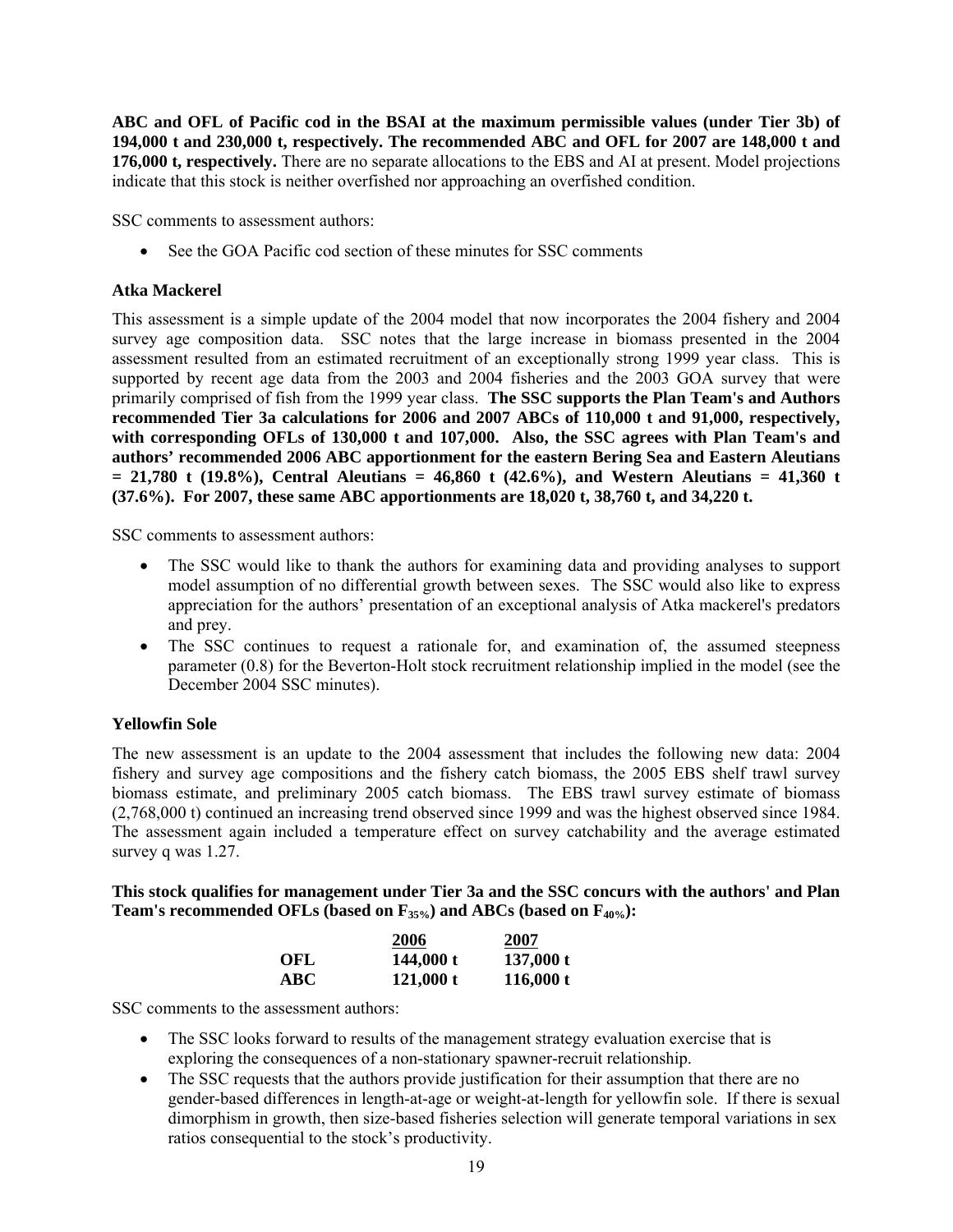#### **Greenland Turbot**

The new assessment updated the 2004 assessment to include the following new data: 2004 and 2005 catch biomass, 2004 fishery length compositions, the 2005 EBS shelf survey biomass and length composition estimates, revised 2004 EBS slope survey biomass and length composition estimates, and an updated longline survey data index for the EBS and AI regions. The EBS shelf survey estimate of biomass decreased 24% from 2004 to 16,000 t, 33% of the peak value estimated for 1994. Greenland turbot is the only known BSAI flatfish species that remains at low levels relative to the 1970s.

This stock qualifies for management under Tier 3b. Despite conservative management, recruitment remains at low levels and the stock continues to decline. The SSC agrees with the assessment authors and Plan Team that the ABC should be set at a value lower than the maximum permissible. **The SSC**  concurs with the Plan Team's recommended OFLs and ABCs. The ABC is computed using a  $F_{ABC}$ **5-year average. This value is expected to halt the decline in biomass over the short term while still providing sufficient bycatch for other fisheries.** 

|            | 2006      | 2007      |
|------------|-----------|-----------|
| OFL        | 14,200 t  | 13,400 t  |
| <b>ABC</b> | $2,740$ t | $2,630$ t |

The SSC also agrees with the Plan Team's recommendations for regional ABC apportionments:

| Year | EBS.      | ΑI    |
|------|-----------|-------|
| 2006 | 1,890 t   | 850 t |
| 2007 | $1,815$ t | 815 t |

SSC comments to the assessment authors:

• Many of the length frequency plots show very large proportions of fish in the largest length class. The SSC requests that the authors consider extending the range of length bins to better mimic the dynamics of the larger fish.

#### **Arrowtooth Flounder**

The new assessment updated the 2004 assessment to include the 2005 EBS shelf trawl survey estimates of biomass and length composition, revised 2004 catch biomass, and preliminary 2005 catch data. The EBS shelf survey estimate of biomass increased 38% from 2004 to 758,000 t, the highest value in the series. The assessment included a temperature effect on shelf survey catchability. The model assumes a higher natural mortality for males (0.33/yr) compared to females (0.2/yr) to account for the preponderance of females in the surveys and fishery.

## **This stock qualifies for management under Tier 3a and the SSC concurs with the authors' and Plan**  Team's recommended OFLs (based on F<sub>35%</sub>) and ABCs (based on F<sub>40%</sub>):

|     | 2006      | 2007      |
|-----|-----------|-----------|
| OFL | 166,000 t | 174,000 t |
| ABC | 136,000 t | 142,000 t |

SSC comments to the assessment authors:

• Given the large and growing importance of arrowtooth flounder and likely impacts of this stock on other Council-managed species and the ecosystem in general, an expanded ecosystem section is warranted in future assessments.

#### **Northern Rock Sole**

The new assessment updated the 2004 assessment to include the following new data: 2004 age composition from the fishery and the EBS shelf survey, the 2005 biomass estimate from the EBS shelf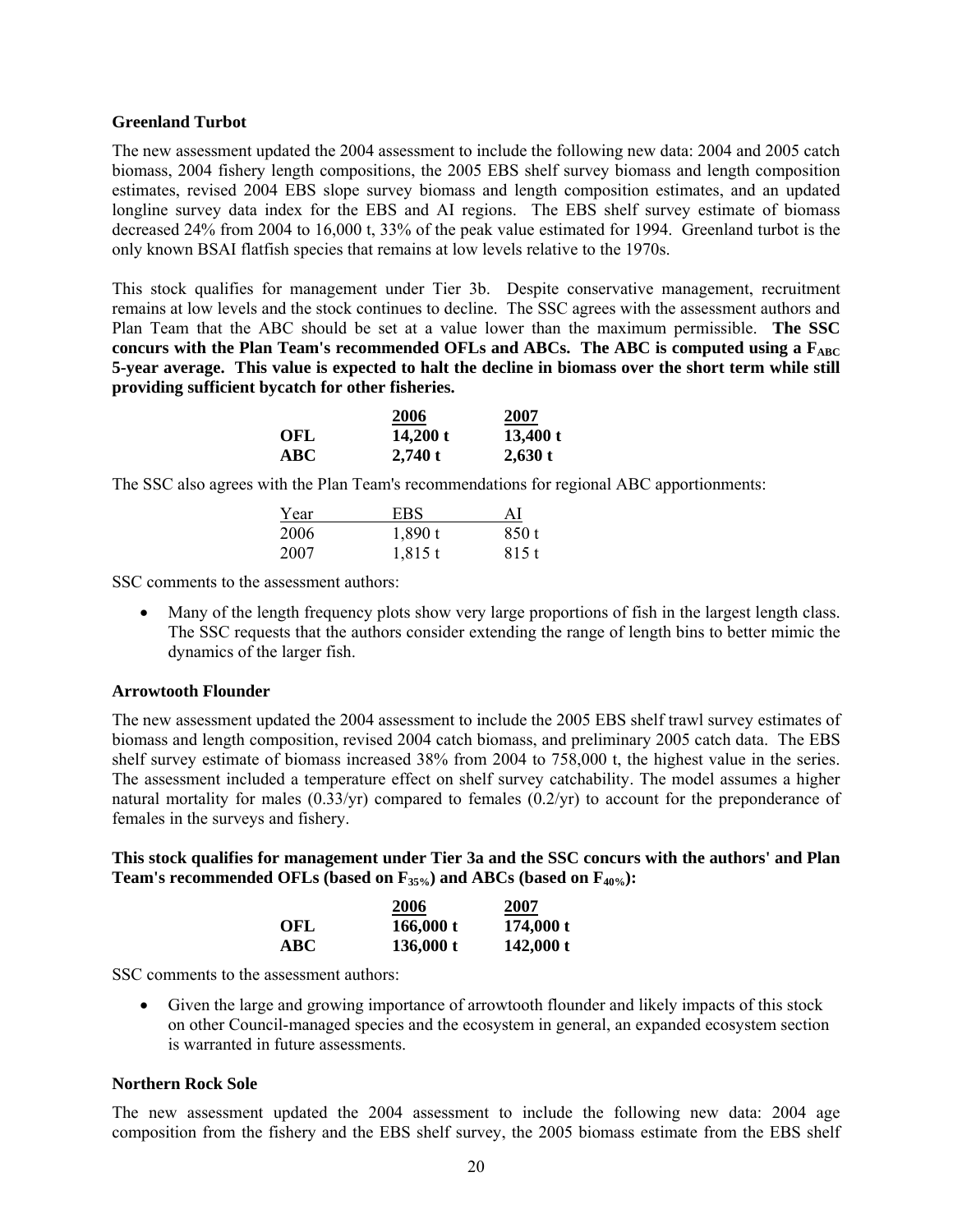survey, revised 2004 catch biomass, and preliminary 2005 catch biomass. The EBS shelf survey estimate of biomass decreased slightly from 2004 to 2,119,000 t, 73% of the peak value estimated for 1994. The assessment explored the possible effect of bottom temperatures on survey catchability and concluded that there was little effect. Survey catchability (q) was estimated in the model but constrained to be close to the value of q derived from experiments with the standard EBS survey trawl. The natural mortality coefficient was freely estimated in this assessment. The final estimated values were  $q = 1.52$  and  $M =$ 0.16/yr.

**This stock qualifies for management under Tier 3a and the SSC concurs with the authors' and Plan**  Team's recommended OFLs (based on F<sub>35%</sub>) and ABCs (based on F<sub>40%</sub>):

|     | 2006      | 2007      |
|-----|-----------|-----------|
| OFL | 150,000 t | 145,000 t |
| ABC | 126,000 t | 122,000 t |

SSC comments to the assessment authors:

- The SSC looks forward to seeing the results of the management strategy evaluation to explore the consequences of a non-stationary spawner-recruit relationship.
- The age-structured assessment model uses combined sex data but the size composition data shown in the figures suggests sexual dimorphism in growth and sex ratios that differ from 50:50. If there is sexual dimorphism in growth, then size-based selection in the fisheries will generate time-variations in sex ratios that can have important consequences to the stock's productivity. The SSC requests that the authors evaluate whether sex ratios differ from 50:50 and if there have been trends in sex ratio.

#### **Flathead Sole**

The new assessment updated the 2004 assessment to include the 2005 biomass estimate from the EBS shelf trawl survey and 2004 data on catch, fishery length compositions, the AI trawl survey biomass, and the EBS trawl survey age compositions. The EBS shelf survey estimated biomass decreased 2% from 2004 to 620,000 t, 76% of the peak value estimated for 1997. The assessment again included a temperature effect on survey catchability with the mean survey selectivity fixed at 1.0, consistent with the previous assessment.

The flathead sole assessment combines data for two *Hippoglossoides* species, flathead sole and Bering flounder. The SSC notes that while the trawl survey estimates of biomass for *Hippoglossoides*, which are dominated by flathead sole (*H. elassodon*), are currently at reasonably high levels, the estimates of biomass for Bering flounder in recent years are substantially lower than the levels that were observed in the 1980s and 1990s. **Continued declines in the survey biomass of Bering flounder could be cause for concern.** 

**This stock qualifies for management under Tier 3a and the SSC concurs with the authors' and Plan**  Team's recommended OFLs (based on F<sub>35%</sub>) and ABCs (based on F<sub>40%</sub>):

|            | 2006     | 2007     |
|------------|----------|----------|
| OFL        | 71,800 t | 67,900 t |
| <b>ABC</b> | 59,800 t | 56,600 t |

SSC comments to the assessment authors:

• The mixed stock fishery for *Hippoglossoides* is a good candidate for a management strategy evaluation to determine whether the current management approach, which focuses on the dynamics of the much larger stock of flathead sole, provides adequate protection of Bering flounder. The SSC requests that the assessment authors attempt to evaluate the relative productivity of the two species in the next assessment.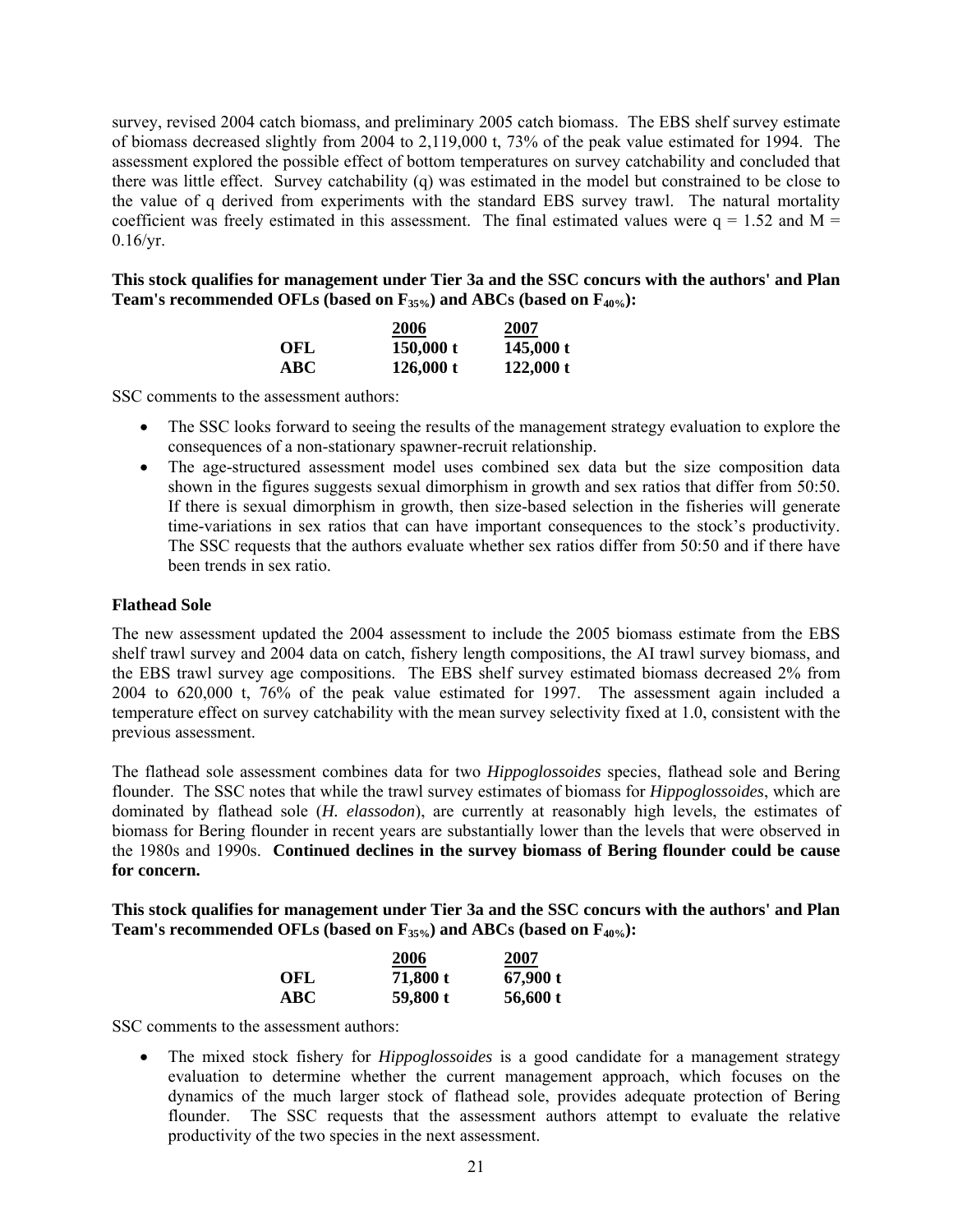• The SSC requests that the assessment authors explore the survey data on spatial distributions of the flathead sole versus Bering flounder to evaluate whether the fishery is likely to have differential impacts on the two species.

## **Alaska Plaice**

The new assessment updated the 2004 assessment to include the 2005 biomass estimate and length composition data from the EBS trawl survey and the 2004 catch data. The EBS survey estimated biomass increased 3% from 2004 to 504,000 t, 64% of the peak value estimated for 1984. The assessment explored the possible effects of bottom temperatures on survey catchability by comparing a smoothed, detrended estimate of survey biomass with bottom temperature anomalies but found no evidence for a relationship.

**This stock qualifies for management under Tier 3a and the SSC concurs with the authors' and Plan Team's recommended OFLs (based on F35%) and ABCs (based on F40%):** 

|     | 2006      | 2007      |
|-----|-----------|-----------|
| OFL | 237,000 t | 231,000 t |
| ABC | 188,000 t | 183,000 t |

SSC comments to the assessment authors:

- The SSC requests that the authors provide justification for their assumption that there are no gender-based differences in length-at-age or weight-at length for Alaska plaice. If there is sexual dimorphism in growth, then size-based selection in the fisheries will generate time-variations in sex ratios consequential to the stock's productivity.
- Many of the length frequency plots show very large proportions of fish in the largest length class. The SSC requests that the authors consider extending the range of length bins to better mimic the dynamics of the larger fish.

## **Other Flatfish**

Survey biomass estimates are the principal data sources for assessing this complex, which consists of 15 species, including Dover sole, rex sole, longhead dab, Sakhalin sole, starry flounder and butter sole in the EBS and Dover sole, rex sole, starry flounder, butter sole, and English sole in the AI. Starry flounder and rex sole comprised 88% of the preliminary 2005 catch. The new assessment included updated 2004 catch data, the 2005 EBS trawl survey biomass estimate, and a derived estimate for 2005 for the AI trawl survey. The estimated 2005 biomass for the EBS and AI trawl surveys combined was 120,900, down 15% from 2004.

This stock qualifies for management under Tier 5. The assumed rate of natural mortality for the complex is 0.20 per year. **The SSC concurs with the authors' and Plan Team's recommended OFLs (based on**   $F = M$ ) and ABCs (based on  $F = 0.75$  M):

|     | 2006     | 2007     |
|-----|----------|----------|
| OFL | 24,200 t | 24,200 t |
| ABC | 18,100 t | 18,100 t |

SSC comments to the assessment authors:

- The SSC requests an evaluation of species-specific natural mortality rates for the species in this complex.
- The SSC appreciates the exploration of bottom water temperature effects on Sakhalin sole biomass estimates and encourage similar explorations of other species in the other flatfish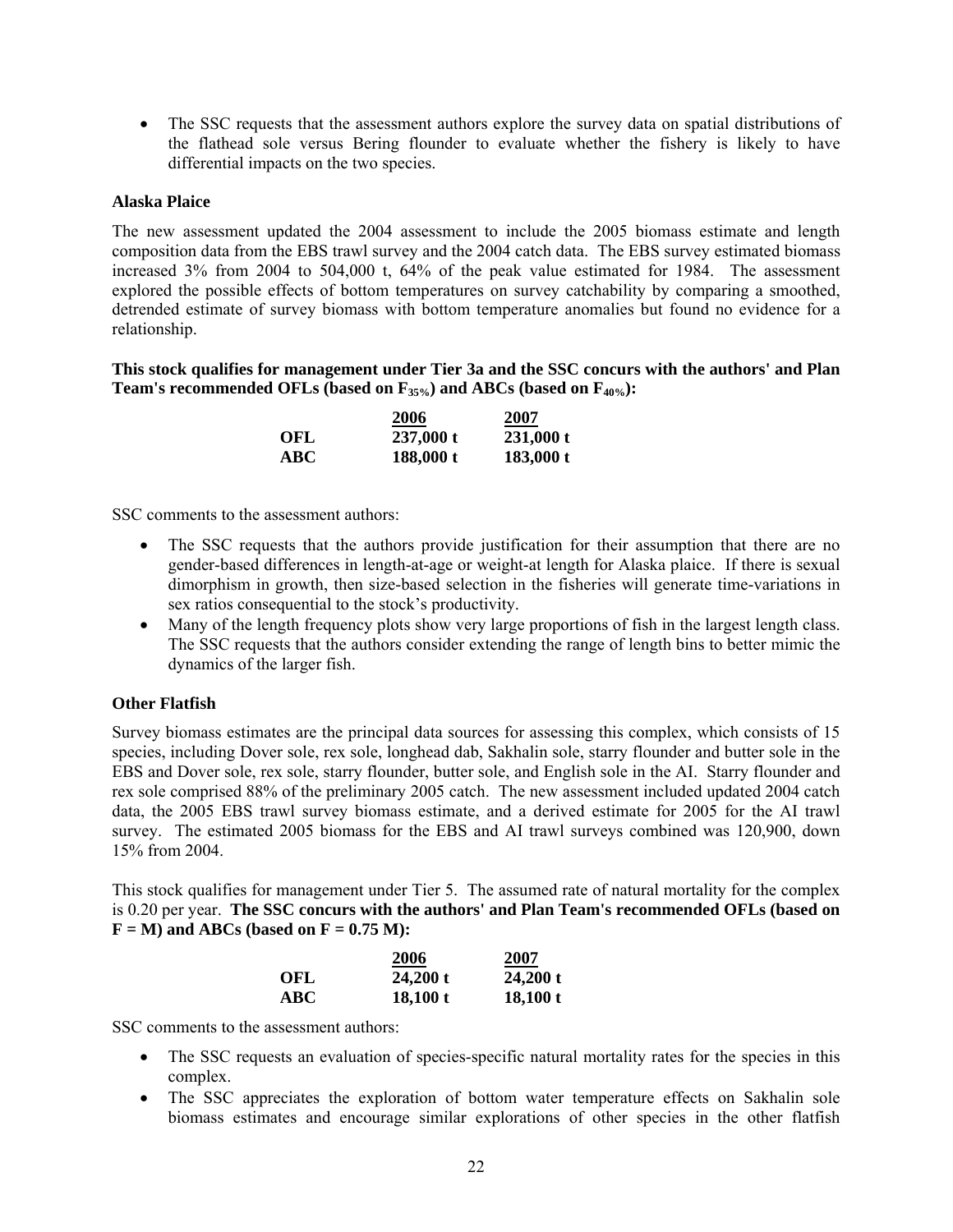complex. It would be useful to be able to identify indicator species that are particularly sensitive to changes in environmental conditions.

• The SSC notes that the exploitation rate on butter sole, implied by fishery catches relative to survey biomass, is very high and the cause of this warrants further investigation.

## **Pacific Ocean Perch (POP)**

The 2005 assessment is a simple update of last year's model with the addition of recent catches**. The SSC agrees with the Plan Team and the SAFE authors that the data warrant a tier 3b calculation resulting in the OFL = 17,600 t and ABC = 14,800 t for 2006 and 2007. The SSC agrees with the ABC area apportionment recommended by the Plan Team and SAFE authors of: 2,960 t to the eastern Bering Sea, 3,260 t to the eastern Aleutian Islands, 3,210 t to the central Aleutian Islands, and 5,370 t to the western Aleutian Islands.** 

The SSC appreciates the efforts of the SAFE authors in providing an appendix report with an analysis of the effects of disproportionate contribution to productivity by old females.

SSC comments to the assessment authors:

- Year classes (>34 years old) used as the standard for old-aged fish in the analysis were intensely fished during the 1960s and comparison of age compositions from this period would likely underestimate relative changes when compared to age classes from current fisheries. The SSC requests further comparison of alternate year classes that were not as heavily exploited.
- The SSC notes that the analyses assumes that larval viability is similar to black rockfish and fecundity is assumed to be the same as splitnose rockfish; and that studies are in progress to evaluate both of these assumptions. The SSC looks forward to results.
- The SSC notes that one of the model results presented in the appendix report was an apparent counterbalancing of reduced larval production by an increased resiliency in the spawner-recruit relationship. As this may be counterintuitive, and possibly based on the assumption of fixed recruitment schedules, the SSC asks that the authors evaluate the realism of the fixed recruitment assumption and provide additional discussion of this issue.
- The SSC recommends that the authors explore alternate models that consider changes in selectivity over time.
- The SSC requests that the authors continue towards completing a management strategy evaluation.
- The SSC suggests that future genetic studies consider the possibility for genetic selection resulting from selective harvest of larger/older fish. The genetics of old versus young fish could be compared for levels of genetic variability.

#### **Northern Rockfish**

This assessment is a simple update of the assessment presented in 2004, with minor changes due to the addition of new catch data. **The SSC agrees with Plan Team and authors that the data warrant tier 3a calculations for combined BSAI ABC and OFL. The 2006 BSAI ABC = 8,500 t and OFL = 10,100 t and the 2007 BSAI ABC = 8,300 and OFL = 9,900.** The SSC notes that genetic sampling for northern rockfish began in September 2005. The SSC expresses our appreciation for conducting this analysis in a timely manner.

## **Shortraker and Rougheye Rockfish**

The 2005 assessment is an update of the assessment presented in 2004. **The SSC concurs with the Plan Team recommendation to retain BSAI-wide tier 5 calculations of ABC and OFL for the two species**  of rockfishes. The  $ABC = 580$  t and  $OFL = 770$  t for shortraker for both 2006 and 2007. The **rougheye ABC= 220 t and OFL=300 t for both 2006 and 2007.**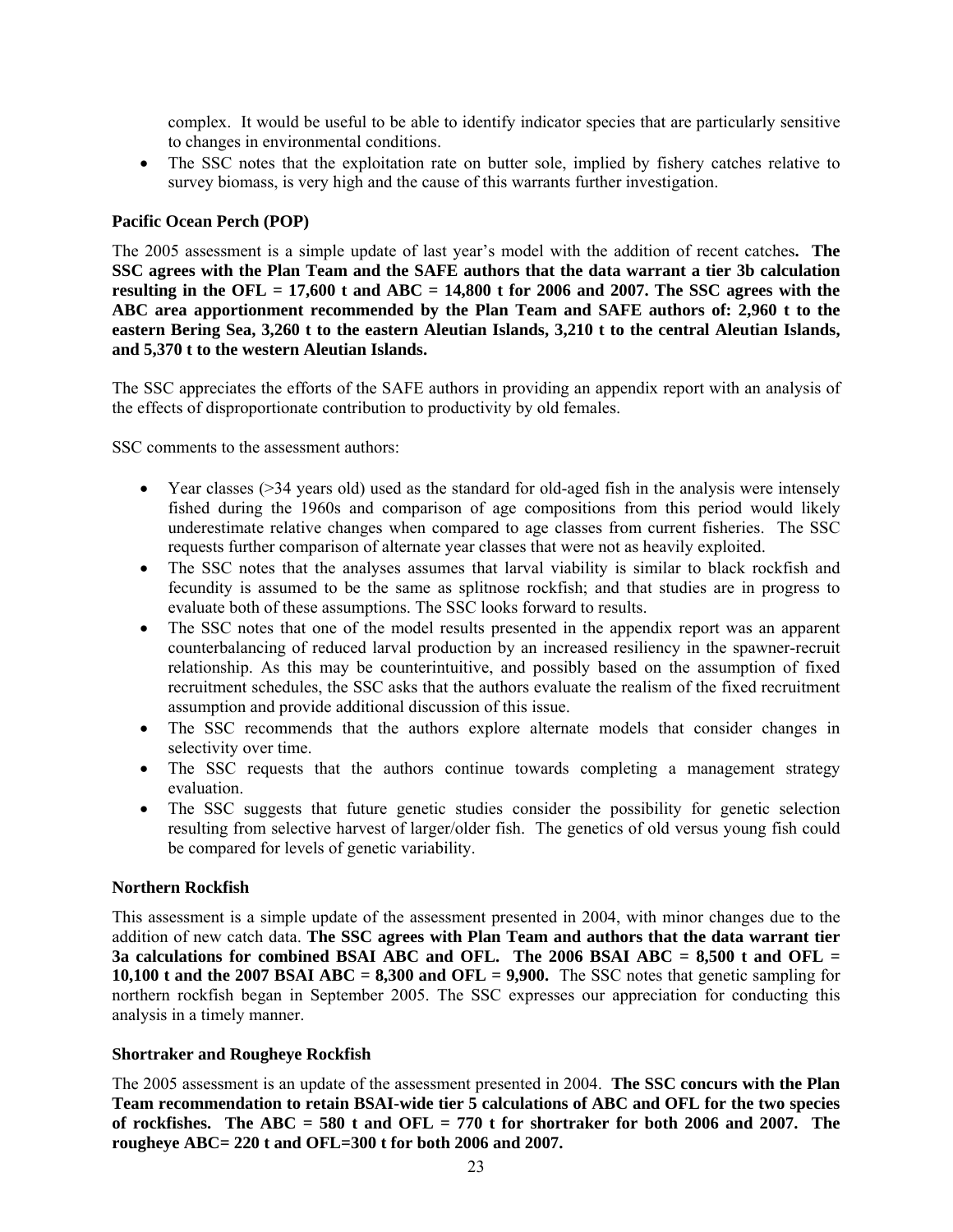Per SSC request, the authors summarized existing genetic analyses for both shortraker and rougheye. The SSC concluded that sampling was insufficient for comparison of presumptive shortraker stocks in BSAI, owing to a lack of samples from the Bering Sea. Samples are needed from the Bering Sea to evaluate whether differences exist between these two regions. Information presented from a recent microsatellite study on rougheye rockfish (Gharrett et al.) concluded that there are two distinct forms (Type 1 and Type 2), but Type 1 is the largely dominant form found in both the AI and BS. Microsatellite information may suggest that BS and AI are separate stocks, but mtDNA analysis was inconclusive. The SSC received testimony by Andy Smoker (NMFS-AK Region) suggesting that current regulations would likely prevent the fishery from exceeding separate BSAI ABC levels. The SSC concurs with Plan Team's request that authors provide additional information on the distribution of fishery catches during the next stock assessment cycle in 2006.

# **Other Rockfish**

The SSC concurs with the Plan team to apply tier 5 calculations for this species group and, because there are no new survey data for 2005, the ABCs and OFLs for this year's assessment remain unchanged from last year. **The OFL values for both 2006 and 2007 are 1,870 t, and the ABC levels are 810 t and 590 t in the Bering Sea, and Aleutian Islands, respectively, for both 2005 and 2006.**

# **BSAI Squid and Other Species**

Public comment was provided by Gerry Merrigan (Prowler Fisheries). Comments included observations that sleeper sharks are encountered in the eastern Bering Sea, but not so many salmon sharks and dogfish. Concern was expressed about the need to move these other species from tier 6 to tier 5, and support was expressed for the generation of M estimates necessary to do so. Additionally, concern was expressed that future split of other species and continued application of tier 6 would be problematic, especially if abundance of these species increases.

The SSC greatly appreciates the SAFE authors' efforts to develop stand-alone subsections using the SAFE format for squid, skates, sculpins, octopuses and sharks. This is not only helpful in assessing the tier status and evaluating the appropriate approach to specifying allowable biological catch levels, but will also be helpful in the event that an amendment is approved allowing for group-specific ABCs.

*Squid.* **The SSC agrees with the authors' and team's recommendations for management to continue under Tier 6, acknowledging that reliable biomass estimates do not exist, but that catch data are reliable. The SSC supports OFL set equal to average catch over the period 1978-1995, and ABC set equal to 75% of this value. The SSC supports the recommended ABC = 1,970 mt and OFL = 2,620 mt for both 2006 and 2007.** 

*Other species.* Sculpins, skates, sharks, and octopuses comprise the "other species" group. As last year, the SSC supports the Plan team and SAFE authors' recommendation for group level specifications; however, as before, group level specifications would not be compliant with the current FMP. **Recognizing this, and in concurrence with the Plan Team**, **the SSC recommends one set of ABCs and OFLs for the other species complex.**

**The SSC agrees with the Plan Team and asessment authors that reliable biomass estimates exist for skates and sculpins, and accepts the OFL determinations by the Plan Team of 49,200 and 39,300 mt for skates and sculpins, respectively, for both 2006 and 2007. The corresponding ABC levels for both years are 36,900 and 29,500 mt.**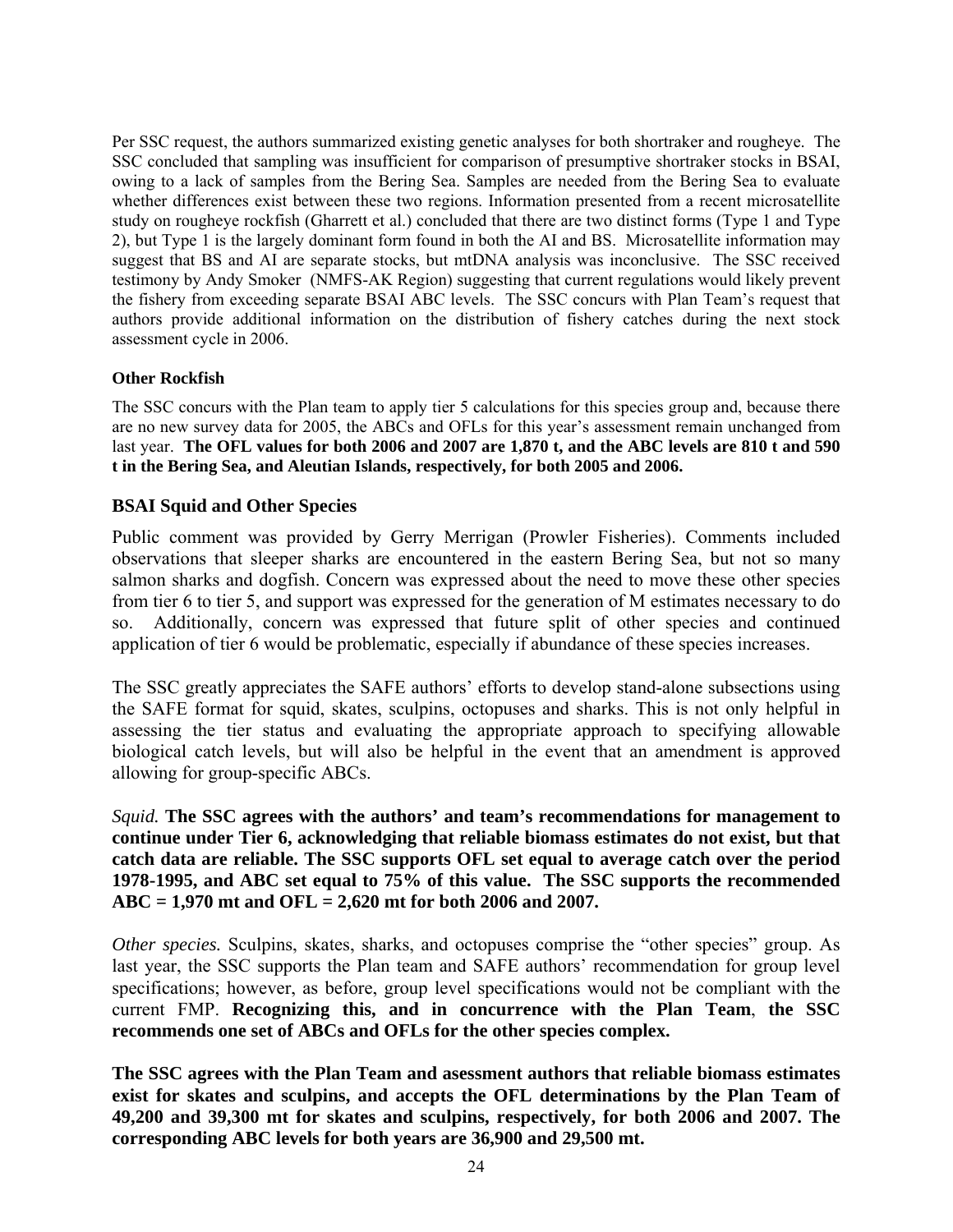**The SSC does not agree with the Plan Team and assessment authors that reliable biomass estimates exist for sharks and octopuses.** The Plan Team's rationale in this regard is that the biomass estimates are sufficient to set precautionary ABC levels; however, the SSC does not find any new information suggesting that biomass estimates are more reliable than they were last year for sharks and octopuses in the BSAI. **For this reason, we recommend using the same method used last year of calculating the other species specifications as sums of tier 5 calculations for skates and sculpins, and tier 6 calculations for sharks and octopuses.** 

For sharks, the SAFE authors recommended a base period of 1997 to 2005 for incidental catches. The SSC accepts this as the scientifically best alternative to the 1978 to 1995 period typically specified for Tier 6 determinations; **however, the SSC cautions the authors and Plan Team that the final year should be fixed, in this case at 2005, so that we do not entrain a continuously shifting baseline. For sharks, the average incidental catch is 552 mt for this period, as given in Table 3 of the Shark section (page 905); hence the OFL is 552 mt and the ABC is 0.75\*552 = 414 mt.**

For octopuses, the author's recommended base period for incidental catch records is 1992 to 2005, and the SSC accepts this as the scientifically best alternative to the 1978 to 1995 period, provided that the final year is fixed for subsequent analyses, as recommended for the shark time series. **The average incidental catch in this period is 352 mt (data in Table 16.5.2, page 943), such that the OFL is 352 mt and the ABC is 0.75\*352 = 264 mt.**

**Species Biomass M 2006 & 2007 OFL Max ABC Recommened Recommened 2006 ABC 2007 ABC** Sculpins 207,000 0.19 39,300 29,500 Skates 492,000 0.10 49,200 36,900 Sharks 552 414 Octopuses 352 264 Total 89,404 67,078 **58,882 62,950**

The table below summarizes the ABC and OFL determinations for other species.

In 1998 the SSC recommended Tier 5 procedures for specification of other species ABC involving multiplication of the natural mortality rate by estimated biomass. At the time, this shift in methodology would have indicated nearly a 4-fold increase in maximum allowable ABC. The SSC was uncomfortable with such a large increment and implemented a 10-year stair-step process to gradually change the ABC. We are currently in the  $8<sup>th</sup>$  year of this stair-step process, and 2007 will be the  $9<sup>th</sup>$  year.

The stair-step procedure computes the proportion of the difference between the 1997 other species ABC (25,800) and the current estimate of the maximum ABC (67,078) and then adds that amount to the 1997 ABC. **Thus, the SSC recommends setting the other species 2006 ABC as 58,882 t (25,800 + (8/10)\*(67,078-25,800)). The SSC recommends the 2006 OFL to be the sum of the Tier 5 and 6 estimated OFL values or 89,404 t. The corresponding ABC**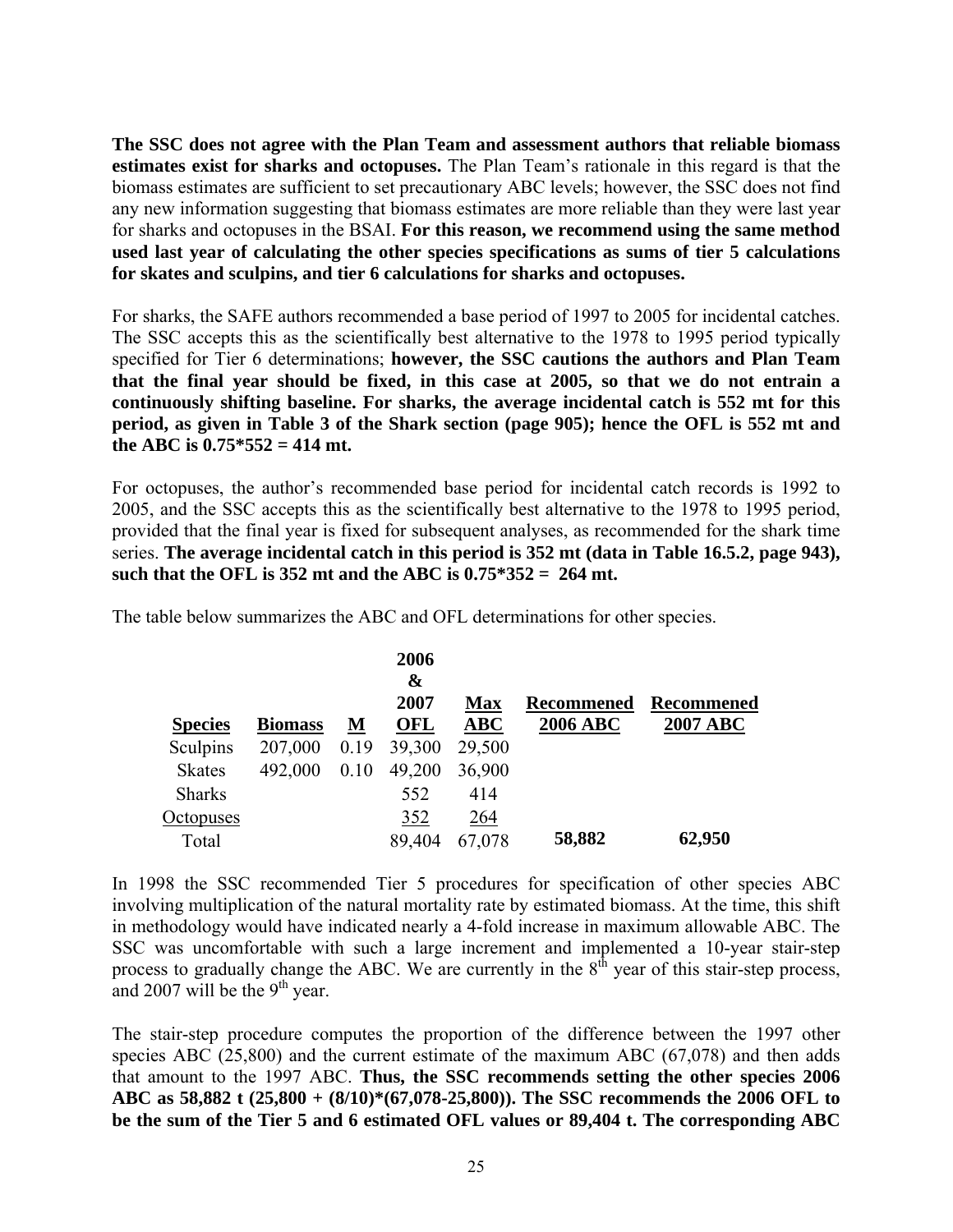**value (using the 9/10 stair-step) for 2007 is 62,950 t. The OFL for 2007 remains the same as in 2006.**

# **GOA/BSAI Ecosystem SAFE**

The SSC received a brief summary of the ecosystem considerations chapter from Jim Ianelli (AFSC). New developments include an executive summary of recent trends for the ecosystem considerations chapter, a new trial website that will have status and trend information with links to data, updates to existing indices, and several new sources of information and indices such as distributional maps of juvenile sockeye and age-0 pollock during BASIS surveys and a new community-level index derived from small-mesh trawl surveys in the GOA. In addition, this year the GOA Plan Team summarized the main findings relevant to stocks in the GOA. Notable trends include recent warm conditions in the eastern Bering Sea and a long-term warming trend in shallow waters of the Gulf of Alaska.

The SSC appreciates continuing updates to the Ecosystem Considerations chapter and supports efforts by the Plan Teams and by individual assessment authors to incorporate relevant ecosystem information into individual assessment chapters in a unified format. The information serves both as useful background information for putting into context the status and trends of individual groundfish stocks and as an "early warning system" for potentially important changes that may affect these stocks.

**This year, there were two apparent "red flags" in the eastern Bering Sea. First, there was a persistent decline of summer net zooplankton (e.g., large copepods such as** *Calanus marshallae***), which are important prey for fish, including pollock, seabirds, and baleen whales.** If the low abundances of these prey items continue, there may be declines in consumer populations or range shifts northward to areas where these copepods might be expected to remain abundant. **The second flag was less certain. Declines in annual surplus production in the eastern Bering Sea were observed, in spite of relatively stable abundances and exploitation levels.** These declines may be a reflection of changes in either annual primary production, or changes in food web structure. If these declines in annual surplus production are the result of climate change and if the current climate conditions persist, future fish production in the eastern Bering Sea is expected to be lower than in previous decades. However, if the declines in surplus production are a function of density dependent factors resulting from moderate to high biomass levels, then the declines are not a "red flag" but a natural response to changes in stock size.

SSC comments to Ecosystem Chapter authors:

The SSC suggested that, if in the future the principal discussion of the Ecosystem Considerations chapter was to be conducted during the October SSC meeting, that there should be a brief review of the most salient points in December, with an emphasis on those findings that could impact decisions about the setting of ABCs.

## **GOA/BSAI SAFE Appendix D: Economic Status of the Groundfish Fisheries in 2004**

The SSC did not receive a staff presentation on the Appendix D: Economic Status of the Groundfish Fisheries off Alaska, 2004. The SSC notes that this document provides a useful summary of the limited economic data collected regarding Alaska Region fisheries. The SSC alsonotes that, in addition to the information tables, the document includes a brief summary of recent and ongoing research conducted by AFSC social scientists. Inclusion of this information is responsive to a request included in the SSC minutes for December 2004. The SSC approves of the addition of this information and encourages the preparers to continue to expand Appendix D to more fully represent the assumptions and statistical properties of models used to generate estimates of social and economic impacts reported in the EA and prepared as background or a basis for estimates of social and economic impacts reported in analyses prepared in support of Council decision-making. The December 2003 SSC minutes note that: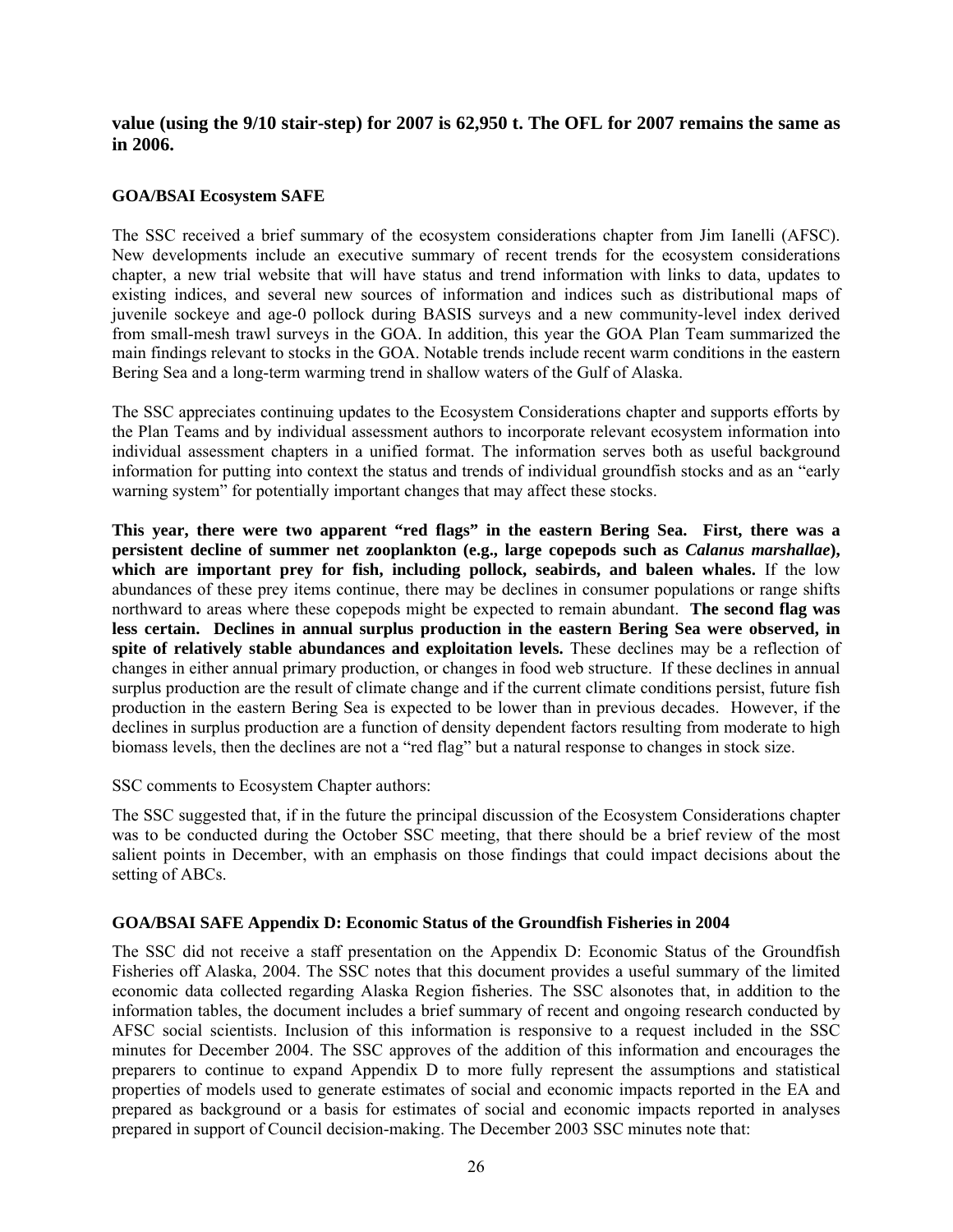… There is a striking contrast between the level of investment in data collection and analysis relative to the assessment of stocks and modeling of population dynamics and the level of investment in data collection and analysis relative to the social and economic condition of the fishery. Absent the information derived from fishery surveys, observer reports, landings reports, and processor reports, it would not have been possible for the stock assessments and population models to have evolved to the level of sophistication that they presently exhibit. Absent a requirement that mandates a regular reporting of the level and cost of labor and other variable inputs, the locus of expenditures, disposal of products, etc, it is not and will not be possible to address regulatory requirements that stipulate an assessment of the net benefits and regional impacts of contemplated management actions. Without such analyses, EA/RIR/IRFA documents prepared in support of Council decision-making are deficient and open the door for legal challenge based on procedural inadequacies.

There are a number of studies that could be conducted using the available data. While information limitations may force the adoption of naïve structures and assumption in the initial models, starting with simple models and building towards more sophisticated models as additional information becomes available would mimic the maturation trajectory of the stock and ecosystem assessments. Towards this end, the SSC believes that it would be useful to perform a price analysis of each major species to identify the major market factors that affect the wholesale and exvessel prices as well as estimates of elasticities (or flexibilities) of demand, cross-price elasticities, income elasticities and total revenue curves. If information is particularly limited, simple reduced-form exvessel inverse demand equations could be estimated in lieu of more complex equation systems. Basic questions such as whether a species price is determined on the world market, largely invariant to Alaska landings, or whether prices are sensitive to Alaska landings would be a useful gauge of the potential sensitivity of total revenues and the distribution of total revenues to alternative management policies. At a minimum, in lieu of formal modeling, the qualitative structure of markets for important fish species should be described. Basic information as to what forms the products take (by major species), where the major markets are, and what the competing products are in the market place is needed.

The SSC commends the authors of Appendix D for progress that has begun to be made to address these recommendations and encourages the authors to continue to strive to increase the rigor and scope of Appendix D.

The SSC notes that cold-storage holdings data that were previously reported in Tables 48 and 49 of Appendix D have been omitted this year because NMFS-DC ceased to collect and report cold-storage holdings data after 2002. In October 2004, the SSC minutes commented on the devastating consequences of the discontinuance of the cold-storage holdings data to the ability of economic modelers to perform required economic analyses. Our comments and concerns were echoed in a letter from the Council to Bill Hogarth (Director of NMFS-DC). Similar concerns have been voiced by economics researchers in other Council regions, all to no avail. **Because it seems unlikely that NMFS-DC will reverse its decision to discontinue collecting and reporting nation-wide data on cold-storage holdings, the SSC strongly suggests that the Council encourage the AFSC or NMFS-AKR to implement an ongoing data collection program that would compile data on ex-vessel prices, first wholesale prices, cold-storage holdings, and disposition of landings for all FMP species harvested off Alaska.** These data are essential to the development of models of price formation that can provide critical information about market structure, market power, gross revenues, and consumer surplus, information that is needed to determine the net benefits to the nation of alternative actions considered by the Council. Absent credible information regarding these values, it is not and will not be possible to address regulatory requirements that stipulate an assessment of the net benefits and regional impacts of contemplated management actions. Without such analyses, EA/RIR/IRFA documents prepared in support of Council decision-making are deficient and open the door for legal challenge based on procedural inadequacies.

The SSC would welcome an opportunity to receive staff presentations on recent and ongoing research related to Appendix D, perhaps in conjunction with the scheduled February 2006 meeting in Seattle.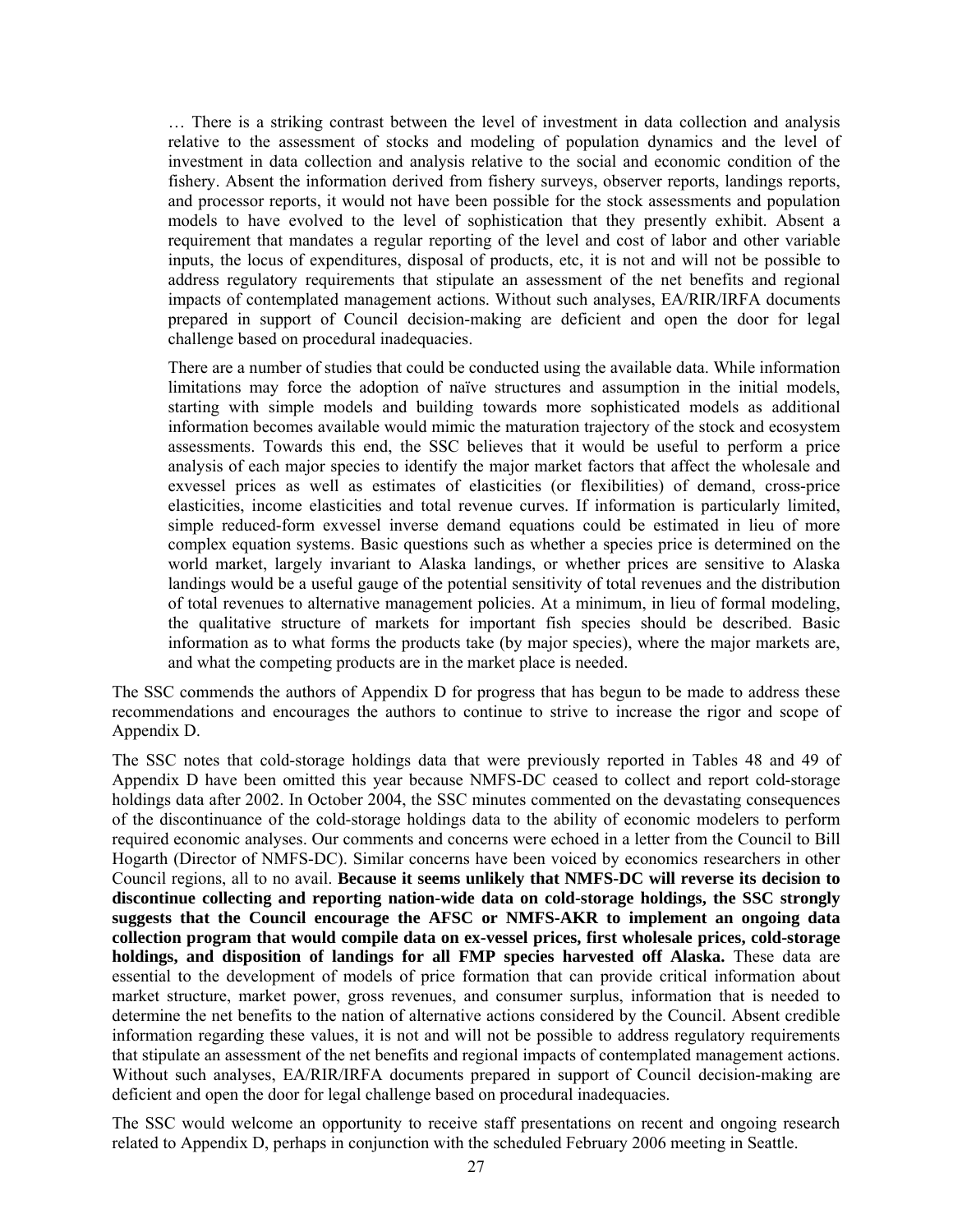#### **D-1(d) Review Discussion Paper on BSAI Pollock A-Season Start Date**

Bill Wilson (Council Staff) provided a discussion paper on issues associated with changing the Eastern Bering Sea Pollock fishery "A" season. Public testimony was provided by Paul McGregor (At-Sea Processors Association) and Brett Payne (United Catcher Boats).

The SSC heard a presentation on moving the start of the EBS pollock fishery to three to seven days prior to the current January 20<sup>th</sup> start date to enable the EBS pollock fleet to harvest higher-quality roe. While this proposal was initiated at industry request, and was represented as an important issue for maintaining industry profitability, public testimony indicated that the proposal would be withdrawn because NMFS indicated that the proposal would likely trigger a formal Section 7 consultation under the ESA. Nevertheless, the SSC decided to comment on the proposal, suggesting areas that could be improved or expanded upon if further Council analysis were undertaken.

Steller sea lion conservation has been raised as an issue with the proposal for an earlier opening of the eastern Bering Sea pollock A season. The concern is that an earlier opening would be detrimental to sea lions. Based on knowledge of the timing of weaning and the reproductive energetics of adult females, the SSC feels that this is likely not a concern. Weaning normally occurs during late winter and spring. The energetic demands of adult females progressively increases throughout winter and spring as dependent offspring require increasing amounts of energy in the form of milk. Pregnant females require increasing amounts of energy (prey) with increasing fetus size throughout gestation. **While a 5-day advance in the start of the A season is likely to be relatively insignificant to SSLs, the effect if any would likely be positive.**

The SSC believes that the discussion of the original impetus for the January  $20<sup>th</sup>$  start date (changed from January 1) needs to be expanded to further clarify that one of the reasons for the later start-date was to address a feature of the then open-access fishery where the race-for-fish was leading industry to catch pollock before the roe was fully ripe. **With implementation of the AFA and the end of the race-forfish, there is no longer a need for the pollock industry to have a late starting date to protect themselves from harvesting the roe too early.**

**Variation in the timing of peak roe condition, industry interest in additional flexibility for adjusting the timing of the pollock A-season, and the possibility that small changes in the A-season start date could trigger potentially extensive section 7 consultations highlight the need for care in the motivation and structuring of RPAs and other regulations.** The GOA and BSAI are dynamic ecosystems that have undergone substantial regime shifts historically, with the current period being characterized by warmer surface and bottom temperatures. In addition to changes in the timing of reproduction, changes in the environment can be expected to lead to changes in the abundance, rate of increase, and geographic distribution of stocks. Because environmental variability can be expected to result in changes in the preferred timing of roe fisheries, it would be desirable to include alternatives that allow some ability to respond to such environmental changes.

**The discussion of roe values and markets could be expanded into a more detailed economic analysis of the earlier season given various assumptions about improved roe quality.** At the very least, a definitive statement can be made that, to the pollock fishing industry, there are great benefits associated with harvesting higher quality roe. With minimal changes in fishing costs, the ability to harvest higher quality roe has the possibility of bringing the pollock industry significant benefits. Indeed, examining pollock roe alone, the inability to harvest roe at its highest quality is a waste of the resource. **Of course, the economic gain to the commercial pollock fishery is only one aspect of a full benefit/cost analysis; a comprehensive analysis of benefits and costs would also need to consider potential spillover effects on other fisheries and the costs and feasibility of changes in monitoring and enforcement.**

## **D-1(e) BS Habitat/EFH**

The SSC received a report from Cathy Coon (Council staff) and Craig Rose (AFSC) on Bering Sea habitat conservation. The item covered two issues. First, the SSC reviewed recent research on gear modifications in the Bering Sea to mitigate effects of bottom trawl fisheries. **This report provided**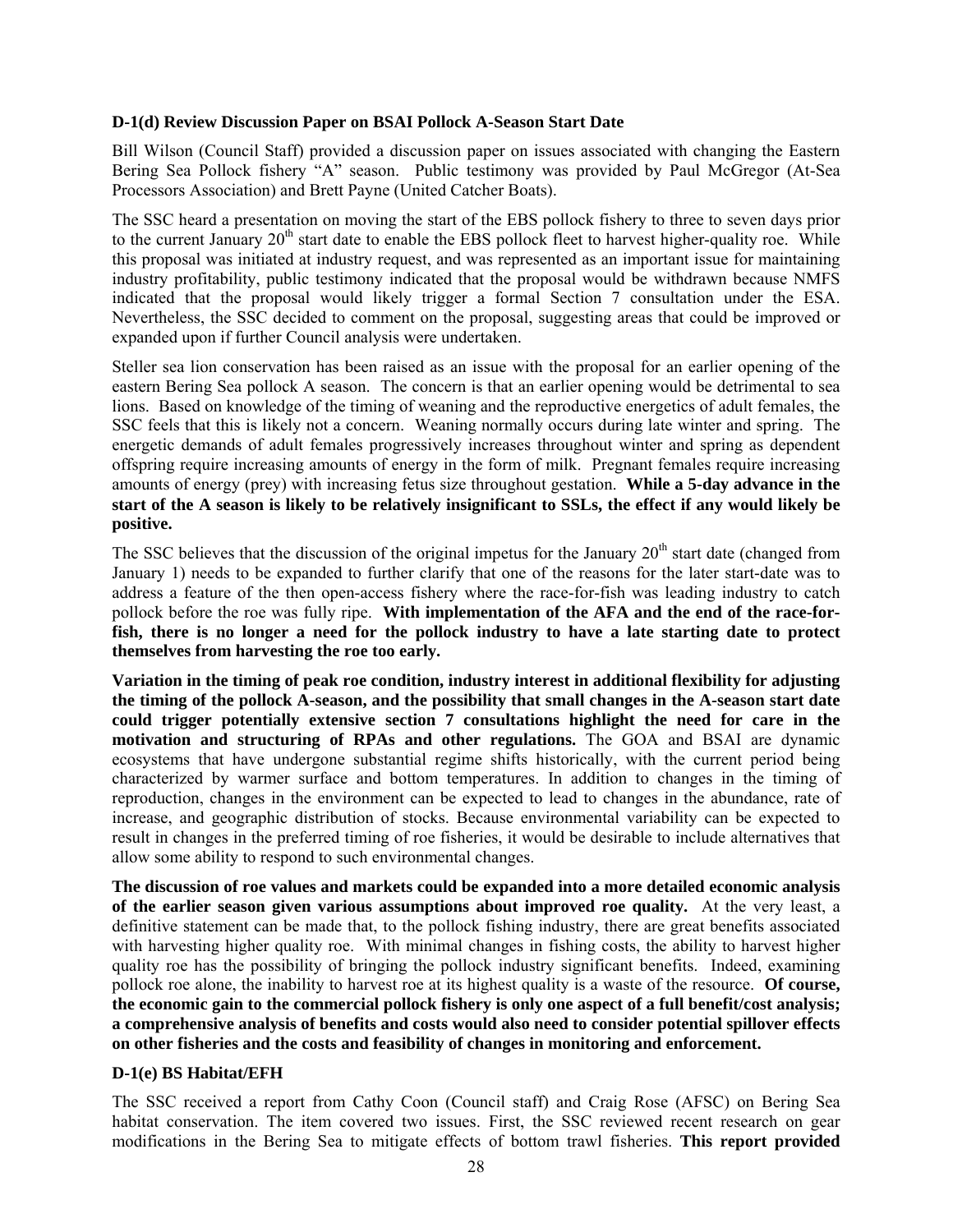**preliminary results that the placement of rollers on the sweeps may actually have increased catches of some target species.** Video observations of the operation of the rollers suggested that bottom contact was reduced, but there were no data on whether there was a change in bycatch of invertebrates or in damage to living habitat.

The second item was a review of the proposed problem statement and some preliminary alternatives for Bering Sea habitat conservation. Public comments were provided by John Gauvin (on behalf of Head & Gut fleet). The Head  $\&$  Gut fleet prefers new and innovative approaches to gear modification for mitigating habitat impacts.

**The SSC has no comment on the problem statement but discussed preliminary alternatives for analysis. There was concern that the former Alternative 5 with rotation between adjacent zones may not accomplish the intended results, as was also suggested by previous analyses of this alternative in the EFH EIS.** Unintended consequences could include: (1) insufficient time between openings for recovery to occur; (2) areas not previously of interest to the fishery become fished because of a required rotation, thereby affecting previously unaffected areas; and (3) displacing the fishery to areas with a lower CPUE, thus requiring more bottom contact for the same number of fish to be caught. If rotational area closures are to be implemented, it is essential to determine the length of time of closure to provide sufficient time for "complete" recovery before reintroduction of fishing. Alternatively, areas "upstream" of the net flow over the shelf might be set aside as areas from which "seed" could disperse to aid in recover of fished areas down stream. Studies of the currents on the shelf are available, as are models to aid with selection of appropriate locations. Data are needed on dispersal mechanisms.

**The SSC saw considerable merit in focusing effort on gear modification as an important approach to protecting EFH.** Modifications of the sort presented by Craig Rose, though preliminary, may provide a reasonable a gear alternative. However, time lines for regulatory action would need to reflect time lines for gear development and testing. Reconvening of the EFH Committee could be worthwhile to examine new available information and the efficacy of potential gear modifications, as well as habitat closures of various sorts.

# **D-1 (f) BSAI Salmon Bycatch**

The SSC received a progress report on salmon excluder research and an overview of salmon bycatch alternatives for the Bering Sea. No public testimony was received on either item.

Progress Report on Salmon Excluder EFP Research. John Gauvin (Groundfish Forum), John Gruver (United Catcher Boats), and Craig Rose (AFSC) reported results to date from this research. Results are promising, but effectiveness appears to be sensitive to vessel effects. One problem has been the difficulty of getting true paired tows for statistical comparison of the effectiveness of the gear design. Presenters sought advice from the SSC on statistical analysis of existing data and future experimental designs. **The SSC encourages a power analysis to determine the number of paired tows necessary to detect an effect of a certain magnitude. The SSC also recommends using a simple one-way t-test of the null hypothesis that salmon bycatch taken in the modified net is greater than or equal to that in the unmodified net.** This is a stronger test than the two-tailed test that was applied. **The SSC encourages preparation of a written report on the results for a more thorough review.**

Review of BSAI salmon bycatch alternatives/options for closure areas The SSC received a report from Diana Stram (NPFMC staff). SSC input was sought on two issues stemming from previous (June 2005) comments: (1) analysis of a bycatch cap and data requirements for setting the cap and (2) analyses to evaluate the effectiveness of the voluntary rolling hot spot (VRHS) closure system versus the current or alternative approaches.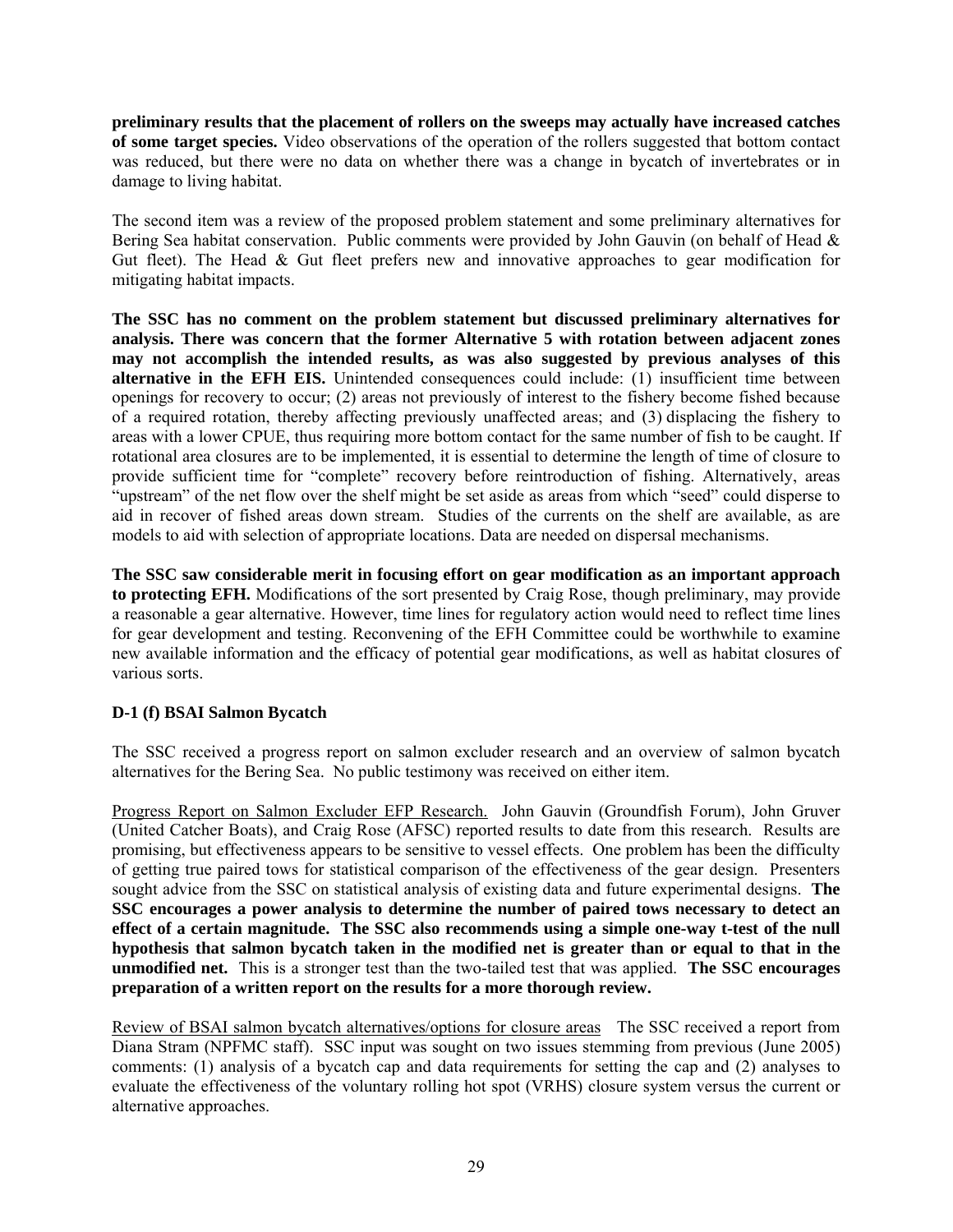**Regarding the cap, merits of alternative methods could be examined during the proposed salmon workshop in April 2006.** Perhaps BASIS survey results could be examined for density of stocks of different origins and the utility of preseason run forecasts developed by ADF&G could be considered. Some possibility might exist of generating salmon biomass estimates for the Bering Sea. Appropriate agency staff should be invited to the workshop to report on the utility of these (and other) approaches.

Evaluation of the effectiveness of the VRHS program would be difficult unless some vessels would be allowed into the closed area on an experimental basis. Right now all sectors will be participating in the program so that will not be a possibility. **Some measure of effectiveness could be developed by examining bycatch rates in the closure area just before closure and outside the closure area just after closure. Also, annual maps of pollock catch and salmon bycatch could reveal patterns.** Other suggestions were provided in the SSC's June 2005 minutes.

## **Review of Scallop Assessment Methodology**

Ken Goldman (ADF&G Research Biologist Central Region), Rich Gustafson, Charlie Trowbridge provided a presentation on the survey techniques utilized by ADF&G to assess weathervane scallops in Kamishak Bay and Kayak Island. Gregg Rosenkranz (ADF&G) gave a presentation on the video-based stock assessment along with a description of the present survey methodology. He also presented a description of the fishery and observer and trawl survey data. No public testimony was received.

Only a few scallop vessels are participating in this fishery. Dredge tracks may vary from about 2-15 cm in depth. NMFS survey data shows that scallops occur throughout many parts of the shelf and to the shelf edge from Cape Fairweather in the GOA and up through the Bering Sea. Seasonal differences in catch estimates appear to occur along with high variability in catch by date in same area. No direct estimates of dredge efficiency exist.

ADF&G has been conducting dredge surveys off Kayak Island and in Kamishak Bay. For instance, dredge surveys were conducted in Kayak Island in 1998, 2000, 2002, 2004. The SSC continues to be concerned that, when conducting dredge surveys, ADF&G differentiates between total scallop abundance and scallop abundance on beds that will be commercially harvested. Though understandable from a management perspective, this approach makes it difficult or even impossible to assess trends in scallop abundance.

**The SSC encourages the development of an adaptive, systematic design for dredge surveys.** The SSC commented that there is a growing body of literature on this type of design. The SSC cautions the authors to consider the technique for selecting thresholds for adding stations very carefully. If the threshold is set too high the agency may not budget enough time to fully sample the region, and if the threshold is set too low the agency may not adequately sample the beds. The SSC encourages the investigators to examine a variety of techniques for setting thresholds to ensure that they select a method that is best suited for the situations that may be encountered on a variety of different beds. **Also, the SSC encourages the continued development of an age structured model for this species.**

**More recently, ADF&G has been development video scallop survey methods, which the SSC encourages.** A simple random sampling scheme is used as the design of video surveys. Video stock assessment seems to be a non-intrusive, cost-effective method, at least for relatively small areas. The video survey techniques show promise, as reported in Rosenkranz and Byersdorfer (2004). However, expansion of video surveys to assess abundance over larger areas may be cost prohibitive owing to the time required the process videos. In this regard, development of automated methods for video processing would be a big breakthrough. A new system will improve the shell height estimates taken by video due to higher pixel resolution.